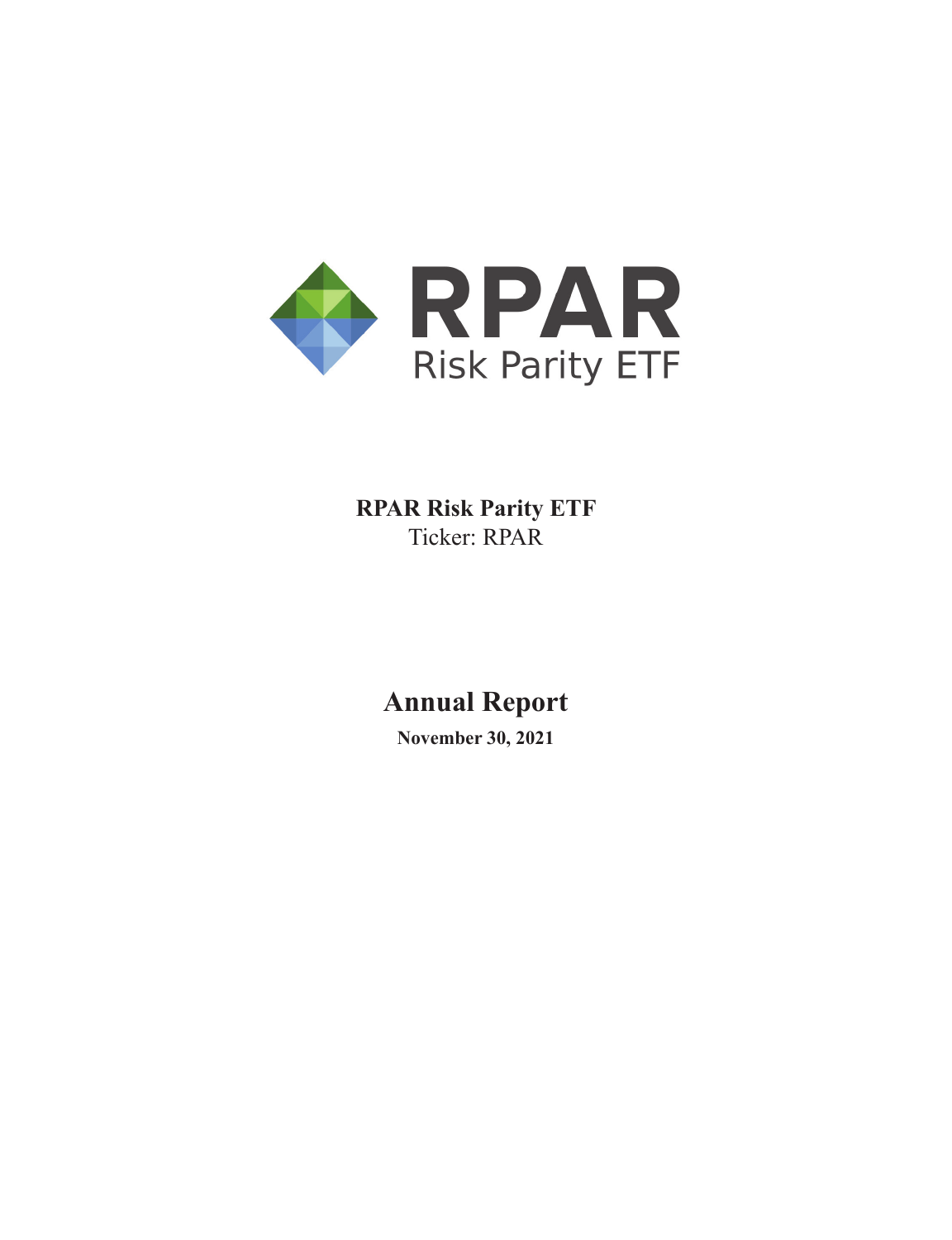# **TABLE OF CONTENTS**

| $\overline{4}$ |
|----------------|
|                |
| 6              |
| 9              |
| 10             |
| -11            |
| -12            |
| 13             |
| 24             |
| 25             |
| 26             |
| 27             |
| 29             |
|                |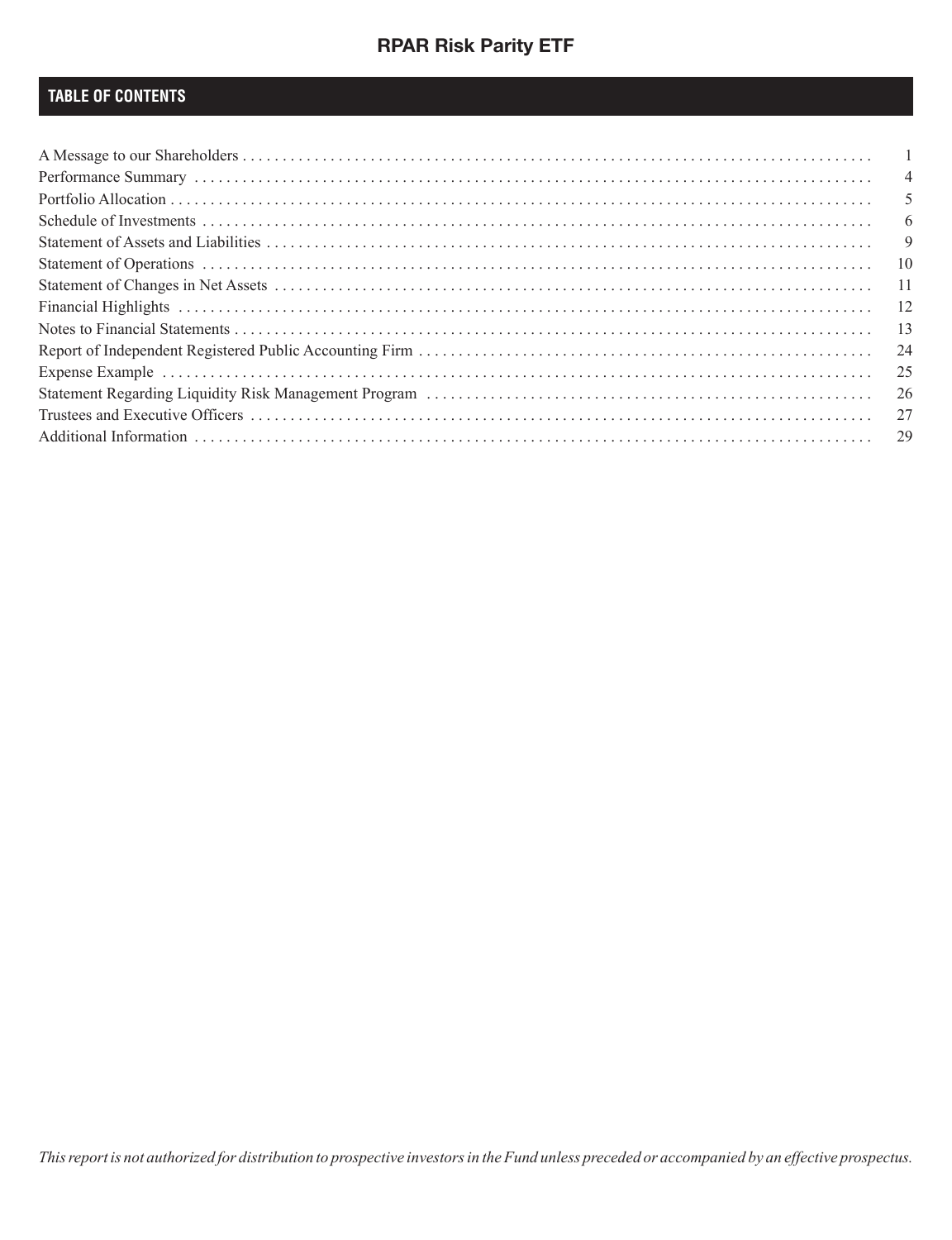#### Dear Shareholders,

When we developed the RPAR Risk Parity ETF (the "Fund") in 2019, our goal was to construct a portfolio of asset classes that targets long-term returns competitive with equities while taking less risk. We took two critical steps in this process: 1) select asset classes that are biased to outperform in different growth and inflation environments, and 2) structure each of these asset classes to have similar expected return and risk as equities over time. The first step helps diversify the Fund's portfolio to mitigate risk, while the second seeks to improve long-term return expectations. This process yields a portfolio that balances risk across four major asset classes: global equities, commodities (which includes commodity producer stocks and gold), U.S. Treasuries and Treasury Inflation-Protected Securities ("TIPS"). The assets biased to outperform during rising growth environments are global equities and commodity producer equities. U.S. Treasuries, TIPS and gold tend to do better during falling growth environments. Rising inflation assets include TIPS, commodity producer equities and gold while falling inflation favors global equities and U.S. Treasuries. The result is a portfolio that is expected to be far less vulnerable to economic downturns and inflation surprises than traditional portfolios.

### **Performance Update**

In the two years since Fund inception, we have lived through vastly different economic environments that have served to test the efficacy of the strategy. Shortly after inception, a global pandemic surprised the world causing global equities to lose over 21% during the first three months of 2020. As expected, the economic environment that caused stocks to collapse (falling growth) was favorable for other asset classes biased to outperform in such a period. U.S. Treasuries and TIPS benefited from falling interest rates, and gold rallied as the Federal Reserve (the "Fed") announced quantitative easing plans. Consequently, the Fund's net asset value ("NAV") was only down about 4% in the first quarter of 2020 as the winning exposures (U.S. Treasuries, TIPS and gold) offset the majority of the losses from global equities and commodity producer equities.

The market environment quickly shifted once unprecedented monetary and fiscal stimulus was injected in response to the economic and market downturn. As a result, the worst asset classes in the first quarter of 2020 flipped to become the best performers over the ensuing three quarters of 2020. U.S. Treasuries, which were the best asset to own in Q1 2020, lost money the remainder of the year as growth and inflation rose (in turn, causing interest rates to rise). The Fund gained about 25% in the final three quarters of 2020 as the losses in U.S. Treasuries were more than made up by substantial gains elsewhere in the portfolio (including 50%+ returns from global equities and commodity producer equities).

The Fund started 2021 relatively slowly with another -4% return during the first quarter. Rising growth and inflation expectations triggered fears of a withdrawal of monetary stimulus, producing a headwind for all asset classes in the Fund. But these changing conditions also produced significant divergences across asset classes. U.S. Treasuries, TIPS and gold fell about 10% each during the quarter, but commodity equities and global equities rallied – gaining 15% and 5%, respectively – as improving growth and inflation conditions outweighed the negative influence from rising rates. Interestingly, Q1 2021 was the opposite of Q1 2020 in many ways (with growth, inflation and interest rates rising versus falling), but the Fund earned similar returns in both environments.

Since the first quarter of 2021, the Fund has staged a strong rally, earning over 10% from April 1, 2021 to November 30, 2021. Economic growth continued to recover from the pandemic lows, further propelling commodity equities and global equities (both of which are biased to outperform during rising growth environments). Gold and U.S. Treasuries lagged because of their bias to do better during falling growth periods (such as Q1 2020). TIPS actually were the best performing asset class since Q1, as rising inflation pressures and stable nominal interest rates pushed real yields further into negative territory.

All in all, the Fund's 6% year-to-date NAV gain for the period ended November 30, 2021 (after a 19% NAV return in 2020) is well within the range of expected returns and makes sense given the economic environment that transpired (rising growth and inflation expectations and a central bank shift towards tighter monetary policy).

The balanced asset allocation in the Fund was designed to earn attractive returns over time while minimizing losses during surprise downturns. We feel that the Fund has delivered on this objective to date. Since inception (12/12/19), the Fund NAV has earned an annualized 13.28% return and largely protected investors during one of the steepest stock market downturns in recent history.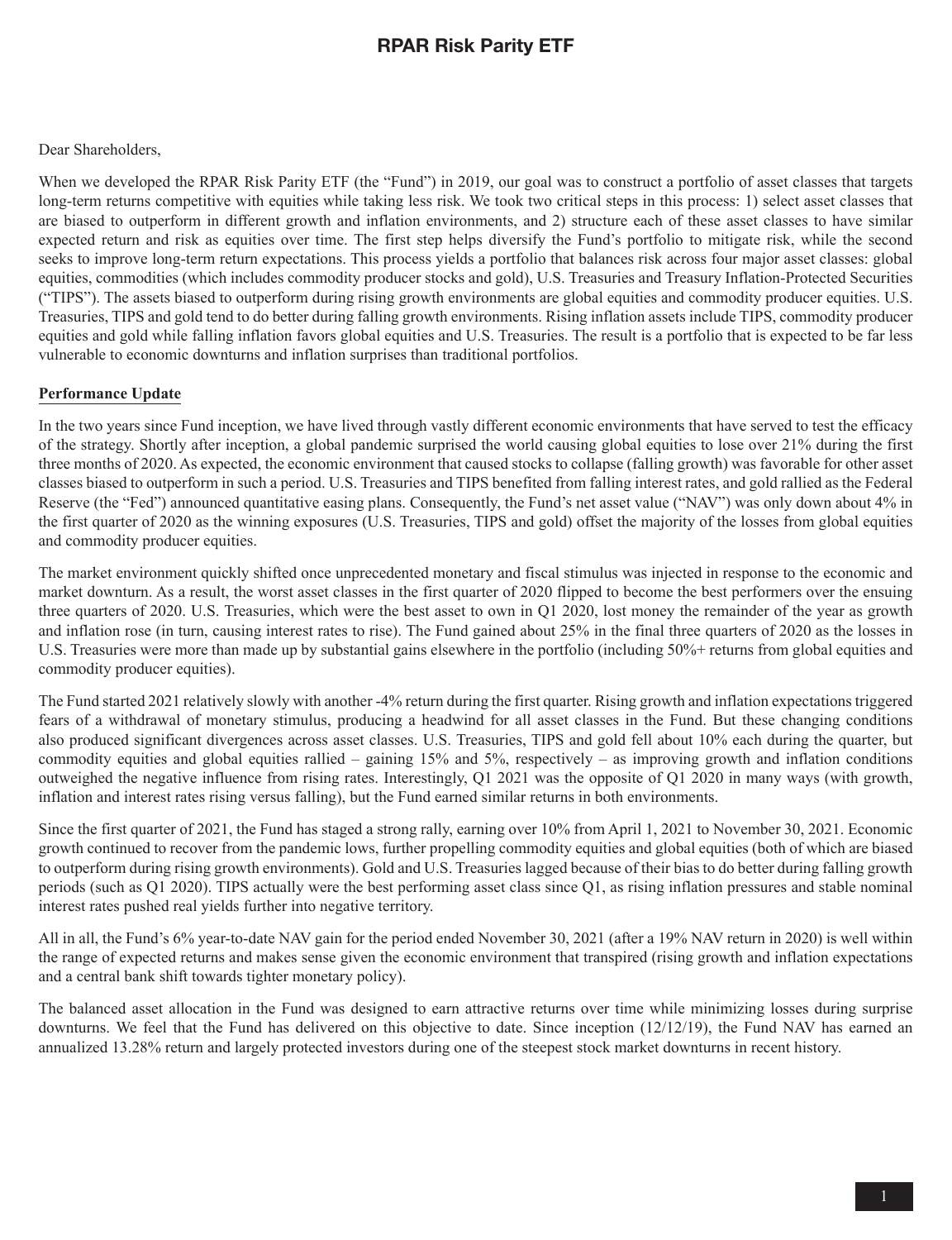The table below summarizes the returns of the Fund as well as its underlying asset classes as of November 30, 2021.

|                                      |            |           | <b>Since</b> |
|--------------------------------------|------------|-----------|--------------|
|                                      |            |           | Inception    |
| As of 11/30/21                       | <b>YTD</b> | 1-Year    | (Annualized) |
| <b>RPAR Risk Parity ETF (Market)</b> | $6.24\%$   | $10.24\%$ | 13.25%       |
| <b>RPAR Risk Parity ETF (NAV)</b>    | $6.41\%$   | $10.32\%$ | 13.28%       |
| <b>Global Equities</b>               | 11.66%     | 17.55%    | 15.97%       |
| Commodity Producers                  | 24.22%     | 34.79%    | 17.37%       |
| Physical Gold                        | $-6.95%$   | $-0.47\%$ | $9.52\%$     |
| <b>U.S. Treasuries</b>               | $-6.03\%$  | $-6.71\%$ | $0.98\%$     |
| <b>TIPS</b>                          | $6.79\%$   | 7.46%     | 15.89%       |

The Fund's underlying asset class performance as reported by Toroso Investments, LLC, 12/12/19 – 11/30/21.

The performance data quoted represents past performance. Past performance does not guarantee future results. The investment return and principal value of an investment will fluctuate so that an investor's shares, when sold or redeemed, may be worth more or less than their original cost and current performance may be lower or higher than *the performance quoted. Performance current to the most recent month-end can be obtained by calling (833) 540-0039.*

#### **Looking Ahead**

The stock market has staged an impressive recovery since the lows of early 2020 on the back of significant monetary and fiscal stimulus and a thriving economy. In our experience, most investors maintain an equity- and credit-centric portfolio and have therefore enjoyed strong performance over the recent past. However, the traditional mix is significantly underweight inflation hedges and assets that are biased to protect against downside growth surprises, leaving it highly exposed to those economic environments.

Looking forward, the tailwinds that enabled the stock market rally may fade if inflation proves to be more persistent than transitory, forcing the Fed to tighten monetary policy more than expected. Surging inflation is hitting levels not seen for decades but can just as quickly reverse if removal of stimulus results in a weakening economy similar to what we witnessed the last time the Fed raised rates in 2018. Growth may continue to improve if the Fed moves slowly but may also turn down should the economy falter, as it has during historical cases of monetary tightening. How this will ultimately net out is difficult to anticipate, leaving a wide range of potential economic outcomes.

For these reasons, we advise investors to remain well-balanced. Investing across asset classes that are biased to outperform in varying economic environments is paramount when the future trajectory of the economy is highly uncertain. Additionally, the odds of extreme outcomes may be greater than normal, further supporting the need for balance today.

Please contact your financial advisor or one of our shareholder associates at (833) 540-0039 with any questions. You may also visit our website at www.rparetf.com or reach us via email at info@rparetf.com.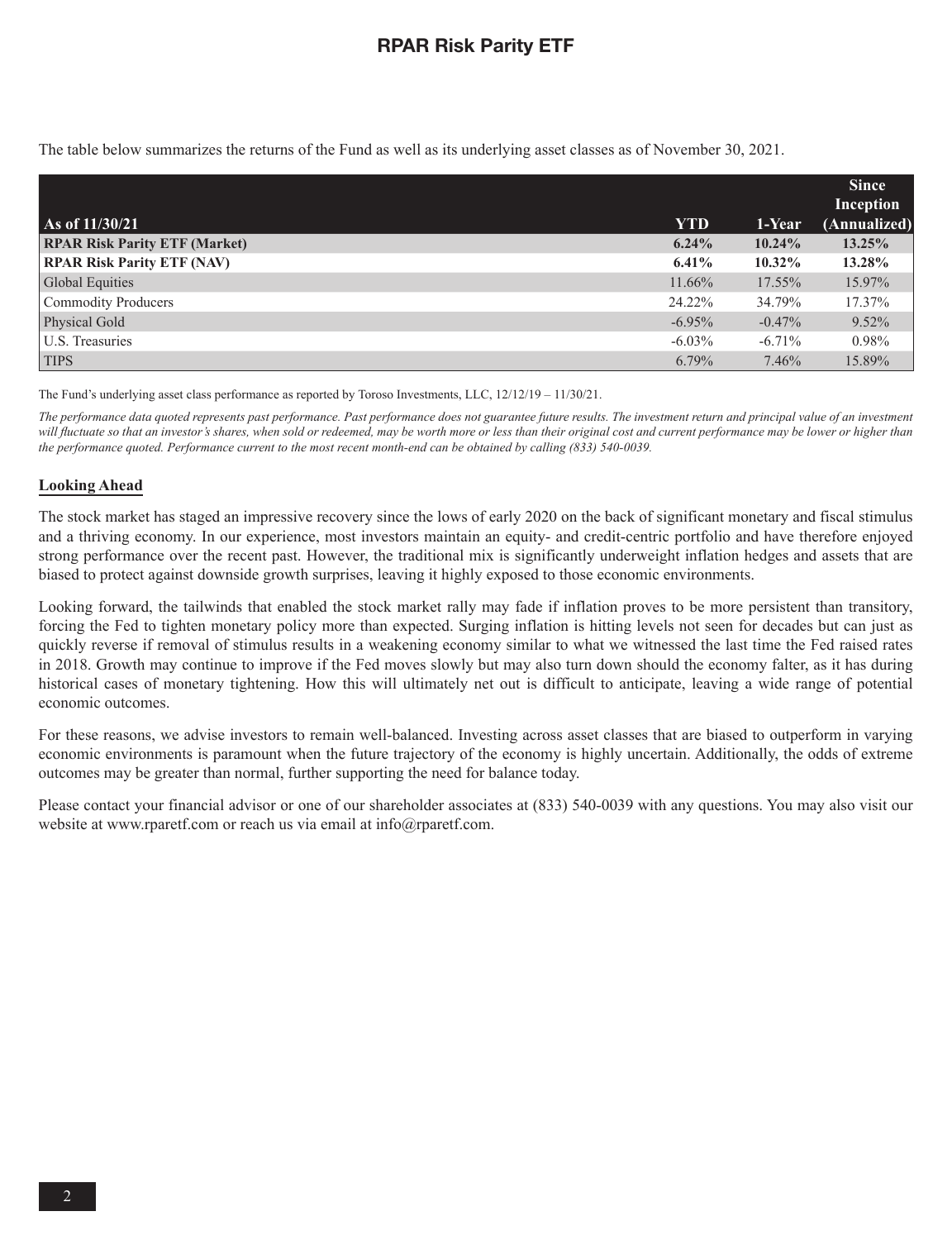### **Important Information**

**Before investing you should carefully consider the Fund's investment objectives, risks, charges, and expenses. This and other information are in the prospectus. A prospectus may be obtained by visiting www.rparetf.com/rpar. Please read the prospectus carefully before you invest.**

#### **Past performance does not guarantee future results.**

A fund's NAV is the sum of all its assets less any liabilities, divided by the number of shares outstanding. The market price is the most recent price at which the fund was traded.

Risk parity is a portfolio allocation strategy using risk to determine allocations across various components of an investment portfolio.

As with all ETFs, Fund shares may be bought and sold in the secondary market at market prices. The market price normally should approximate the Fund's NAV per share, but the market price sometimes may be higher or lower than the NAV. The Fund is newer with limited operating history. There are a limited number of financial institutions authorized to buy and sell shares directly with the Fund, and there may be a limited number of other liquidity providers in the marketplace. There is no assurance that Fund shares will trade at any volume, or at all, on any stock exchange. Low trading activity may result in shares trading at a material discount to NAV.

The Fund's exposure to investments in physical commodities may fluctuate rapidly and subjects the Fund to greater volatility than investments in traditional securities, such as stocks and bonds. Interest payments on TIPS are unpredictable and will fluctuate as the principal and corresponding interest payments are adjusted for inflation. Equity securities, such as common stocks, are subject to market, economic and business risks that may cause their prices to fluctuate. The Fund invests in foreign and emerging market securities which involves certain risks such as currency volatility, political and social instability, and reduced market liquidity. The Fund may invest in securities issued by the U.S. government or its agencies or instrumentalities. There can be no guarantee that the United States will be able to meet its payment obligations with respect to such securities.

It is not possible to invest directly in an index.

Shares of the Fund are distributed by Foreside Fund Services, LLC.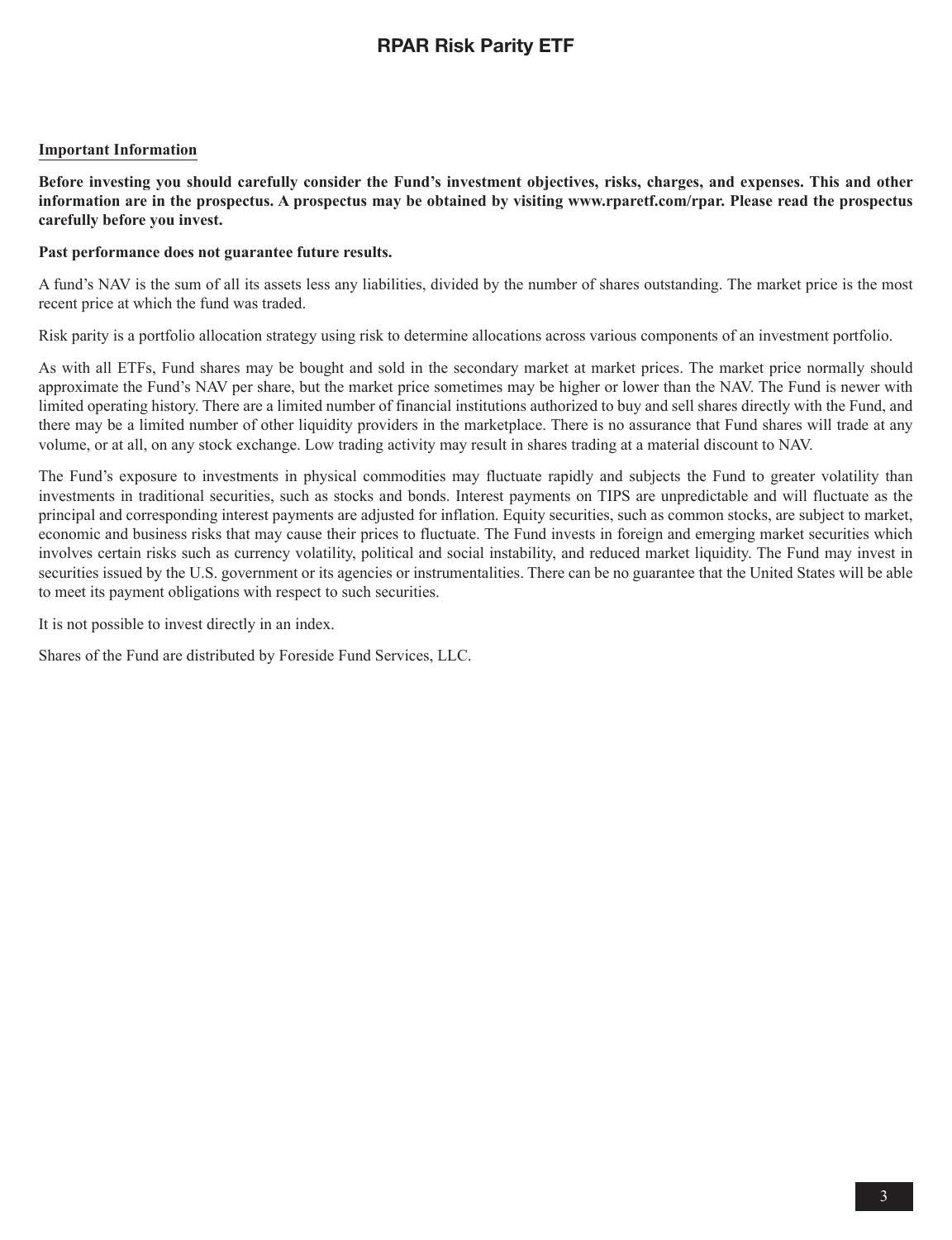### **PERFORMANCE SUMMARY** (Unaudited)



| Total Returns for the period ended November 30, 2021*:                             | One Year  | <b>Since Inception</b><br>(12/12/2019) | <b>Ending Value</b><br>(11/30/2021) |
|------------------------------------------------------------------------------------|-----------|----------------------------------------|-------------------------------------|
| RPAR Risk Parity ETF - NAV                                                         | $10.32\%$ | 13.28%                                 | \$12,783                            |
| RPAR Risk Parity ETF - Market                                                      | $10.24\%$ | $13.25\%$                              | 12,778                              |
| S&P 500 <sup>®</sup> Total Return Index                                            | 27 92%    | 22 37%                                 | 14,883                              |
| 60% S&P 500 <sup>®</sup> Total Return Index/ 40% Bloomberg Barclays U.S. Aggregate |           |                                        |                                     |
| Bond Index                                                                         | $15.60\%$ | 14.83%                                 | 13,132                              |
| Advanced Research Risk Parity Index                                                | $12.33\%$ | $15.65\%$                              | 13.317                              |

\* Returns for periods greater than one year are annualized

This chart illustrates the performance of a hypothetical \$10,000 investment made on December 12, 2019 (commencement of operations), and is not intended to imply any future performance. The returns shown do not reflect the deduction of taxes that a shareholder would pay on fund distributions or the redemption of fund shares. The returns reflect fee waivers in effect for the "NAV" return. In the absence of such waivers, total return would be reduced. The chart assumes reinvestment of capital gains, dividends, and return of capital, if applicable, for a fund and dividends for an index.

*Performance data quoted represents past performance and does not guarantee future results. The investment return and principal value of an investment will fluctuate so that an investor's shares, when redeemed, may be worth more or less than their original cost. Current performance of the Fund may be lower or higher than the performance quoted. Performance data current to the most recent month end may be obtained by calling (833) 540-0039. The Fund's gross expense ratio is 0.54% and net expense ratio is 0.51% (as of the Fund's most recently filed prospectus dated March 31, 2021). The Fund's investment adviser has agreed to waive a portion of its management fees for the Fund through at least March 31, 2022.*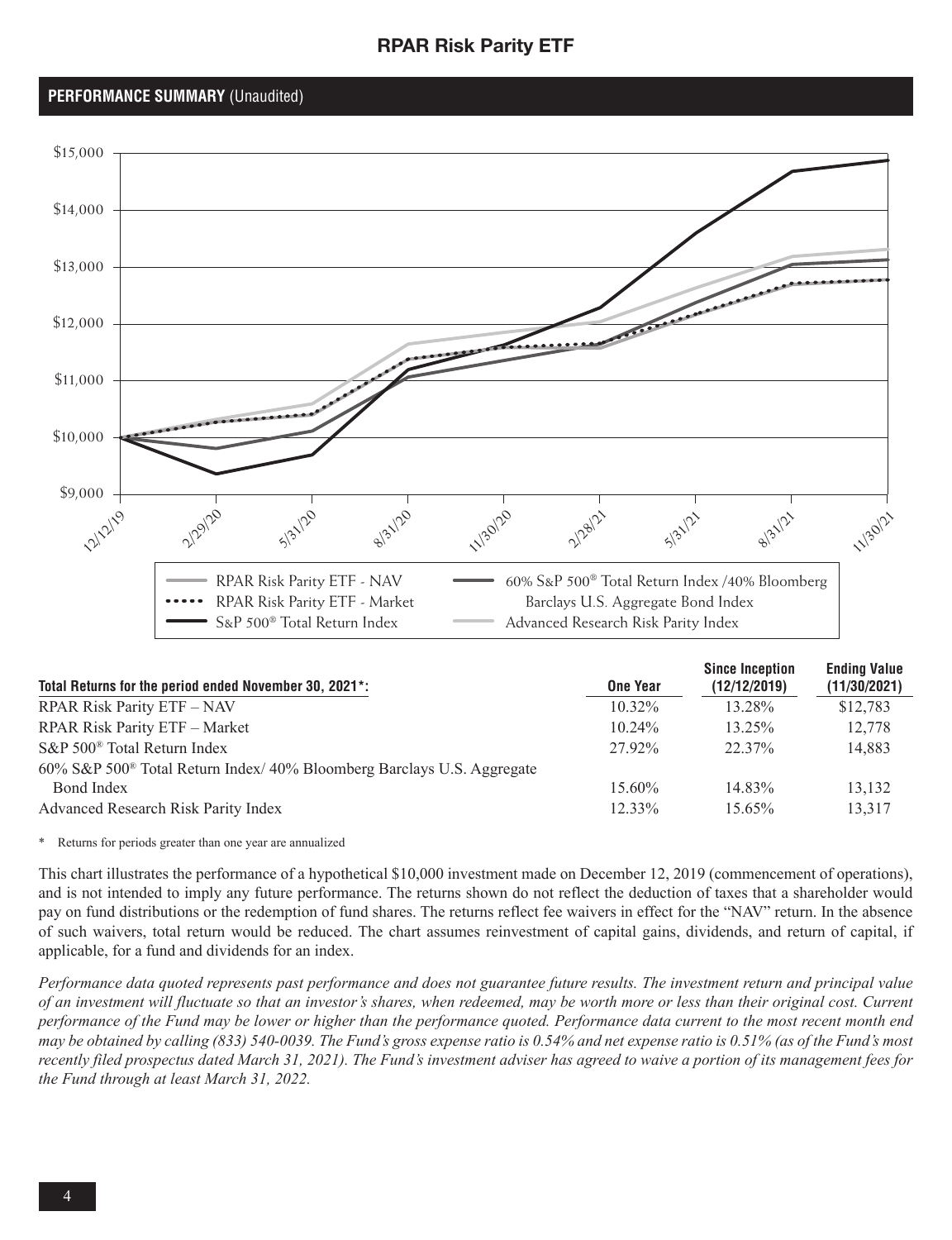# **PORTFOLIO ALLOCATION** at November 30, 2021 (Unaudited) (1)

| <b>Sector/Security Type</b>                    | % of Total<br>Portfolio |
|------------------------------------------------|-------------------------|
| Futures Contracts <sup>(2)</sup>               | 25.5%                   |
| United States Treasury Inflation Indexed Bonds | 25.4                    |
| <b>Exchange Traded Funds</b>                   | 25.3                    |
| United States Treasury Bills                   | 7.3                     |
| Cash & Cash Equivalents <sup>(3)</sup>         | 5.7                     |
| <b>Basic Materials</b>                         | 4.7                     |
| Energy                                         | 4.3                     |
| Industrials                                    | 1.3                     |
| Consumer (Non-Cyclical)                        | 0.3                     |
| Consumer (Cyclical)                            | 0.1                     |
| <b>Utilities</b>                               | 0.1                     |
| Total                                          | 100.0%                  |

(1) Percentages are based on total investments, including derivative contracts.

(2) Represents the notional amount of the futures contracts.

(3) Represents short-term investments.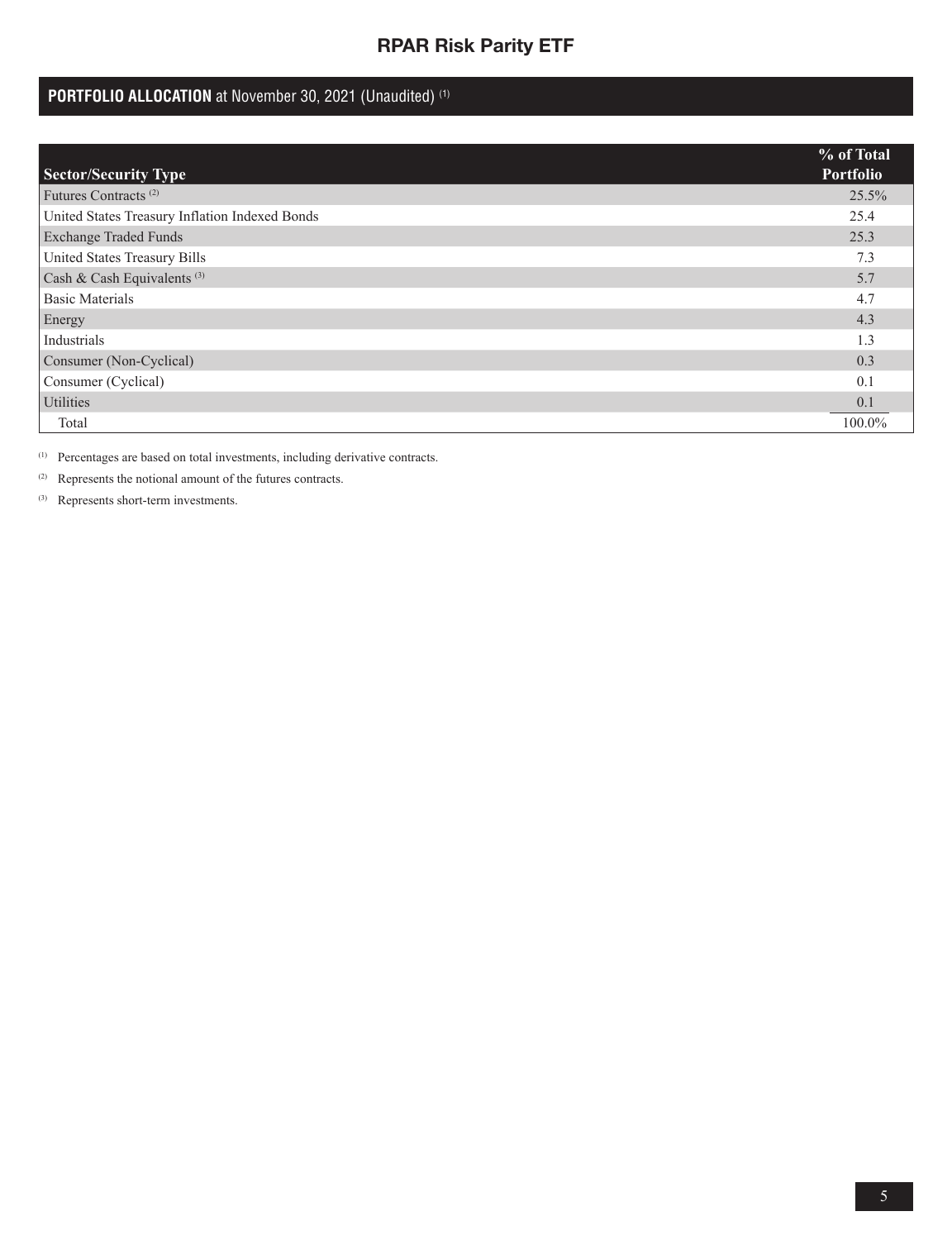### **SCHEDULE OF INVESTMENTS** at November 30, 2021

|                                           | <b>Shares</b> | <b>Value</b>    |
|-------------------------------------------|---------------|-----------------|
| Common Stocks - 15.0%                     |               |                 |
| Biotechnology $-0.3%$                     |               |                 |
| Corteva, Inc.                             | 93,436        | \$<br>4,204,620 |
| Building Materials - 0.1%                 |               |                 |
| Geberit AG                                | 1,836         | 1,396,344       |
| Chemicals $-1.2%$                         |               |                 |
| CF Industries Holdings, Inc.              | 29,396        | 1,781,104       |
| Ecolab, Inc.                              | 15,411        | 3,413,074       |
| FMC Corp. (2)                             | 16,270        | 1,630,091       |
| The Mosaic Co.                            | 49,890        | 1,707,236       |
| Nutrien, Ltd.                             | 69,603        | 4,594,623       |
| OCI N.V. $(1)$                            | 27,244        | 740,883         |
| PhosAgro PJSC - GDR                       | 54,187        | 1,195,365       |
| Sociedad Quimica y Minera de              |               |                 |
| Chile S.A. - ADR                          | 31,359        | 1,952,411       |
| Yara International ASA                    | 32,400        | 1,584,555       |
|                                           |               | 18,599,342      |
| Distribution & Wholesale - 0.1%           |               |                 |
| Ferguson PLC                              | 11,870        | 1,800,460       |
| Electrical Components & Equipment - 0.1%  |               |                 |
| Xinjiang Goldwind Science &               |               |                 |
| Technology Co. Ltd. - Class H             | 366,920       | 809,536         |
| Energy - Alternate Sources — 0.7%         |               |                 |
| Enphase Energy, Inc. (1)                  | 9,758         | 2,439,500       |
| First Solar, Inc. (1) (2)                 | 7,463         | 773,167         |
| Plug Power, Inc. (1) (2)                  | 43,996        | 1,753,241       |
| Siemens Gamesa Renewable                  |               |                 |
| Energy S.A.                               | 42,672        | 1,130,177       |
| SolarEdge Technologies, Inc. (1)          | 3,991         | 1,308,090       |
| Vestas Wind Systems A/S                   | 68,783        | 2,290,286       |
| Xinyi Solar Holdings, Ltd.                | 639,504       | 1,173,048       |
|                                           |               | 10,867,509      |
| $Food - 0.1%$                             |               |                 |
| Mowi ASA                                  | 67,776        | 1,533,847       |
| Salmar ASA                                | 15,498        | 976,008         |
|                                           |               | 2,509,855       |
| Housewares $-0.1%$                        |               |                 |
| The Scotts Miracle-Gro Co. <sup>(2)</sup> | 7,448         |                 |
|                                           |               | 1,079,141       |
| Iron & Steel $-0.7%$                      |               |                 |
| Cleveland-Cliffs, Inc. (1) (2)            | 50,322        | 1,024,053       |
| Fortescue Metals Group, Ltd.              | 289,006       | 3,485,678       |
| Vale S.A. - ADR                           | 492,138       | 6,087,747       |
|                                           |               | 10,597,478      |

|                                                   | <b>Shares</b>    | Value                   |
|---------------------------------------------------|------------------|-------------------------|
| Common Stocks - 15.0% (Continued)                 |                  |                         |
| Machinery - Diversified - 1.6%                    |                  |                         |
| AGCO Corp.                                        | 9,590            | \$<br>1,056,914         |
| CNH Industrial NV - Class A                       | 176,137          | 2,881,601               |
| Deere & Co.                                       | 38,107           | 13,167,493              |
| Husqvarna AB - Class B                            | 74,463           | 1,044,978               |
| <b>IDEX Corp.</b>                                 | 3,995            | 897,237                 |
| Kubota Corp.                                      | 150,065          | 3,130,952               |
| The Toro Co.                                      | 14,124           | 1,420,310               |
| Xylem, Inc.                                       | 9,811            | 1,188,210               |
|                                                   |                  | 24,787,695              |
| Mining $-4.6%$                                    |                  |                         |
| Anglo American PLC                                | 136,228          | 4,995,952               |
| Antofagasta PLC                                   | 103,279          | 1,885,601               |
| BHP Group, Ltd. - LN                              |                  |                         |
| Shares - ADR <sup>(2)</sup>                       | 239,692          | 13,468,294              |
| Boliden AB                                        | 26,080           | 895,515                 |
| Cameco Corp.                                      | 44,136           | 1,024,954               |
| China Molybdenum Co.,                             |                  |                         |
| Ltd. - H Shares                                   | 3,232,295        | 1,994,310               |
| First Quantum Minerals, Ltd.                      | 72,428           | 1,537,429               |
| Freeport-McMoRan, Inc. (2)                        | 157,280          | 5,831,942               |
| Ganfeng Lithium Co., Ltd. - H                     |                  |                         |
| <b>Shares</b>                                     | 196,979          | 3,843,135               |
| Glencore PLC                                      | 1,423,546        | 6,725,429               |
| Ivanhoe Mines, Ltd. - Class A <sup>(1)</sup>      | 97,191           | 768,254                 |
| Jiangxi Copper Co., Ltd. -                        |                  |                         |
| H Shares                                          | 629,633          | 1,014,410               |
| <b>MMC Norilsk Nickel</b><br>PJSC - ADR           |                  |                         |
|                                                   | 164,762          | 4,733,612               |
| MP Materials Corp. (1)                            | 17,851           | 784,373                 |
| NAC Kazatomprom JSC - GDR                         | 28,242           | 1,153,686               |
| OZ Minerals, Ltd.                                 | 35,418           | 652,689                 |
| Rio Tinto PLC - AU Shares -<br>ADR <sup>(2)</sup> | 164,681          | 10,323,852              |
| South32, Ltd.                                     | 489,167          | 1,224,357               |
| Southern Copper Corp. (2)                         | 82,161           | 4,806,419               |
| Sumitomo Metal Mining Co., Ltd.                   | 30,933           | 1,153,194               |
| Teck Resources, Ltd. - Class B                    |                  | 1,275,465               |
| Vedanta, Ltd. - ADR                               | 48,293<br>79,549 |                         |
|                                                   |                  | 1,312,559<br>71,405,431 |
|                                                   |                  |                         |
| Oil & Gas $-5.2%$                                 |                  |                         |
| <b>BP PLC - ADR</b>                               | 131,204          | 3,406,056               |
| Canadian Natural Resources, Ltd.                  | 44,965           | 1,831,128               |
| Cenovus Energy, Inc.                              | 84,643           | 1,000,302               |
| Chevron Corp.                                     | 74,736           | 8,435,452               |
| China Petroleum & Chemical                        |                  |                         |
| Corp. - H Shares - ADR                            | 67,354           | 2,946,738               |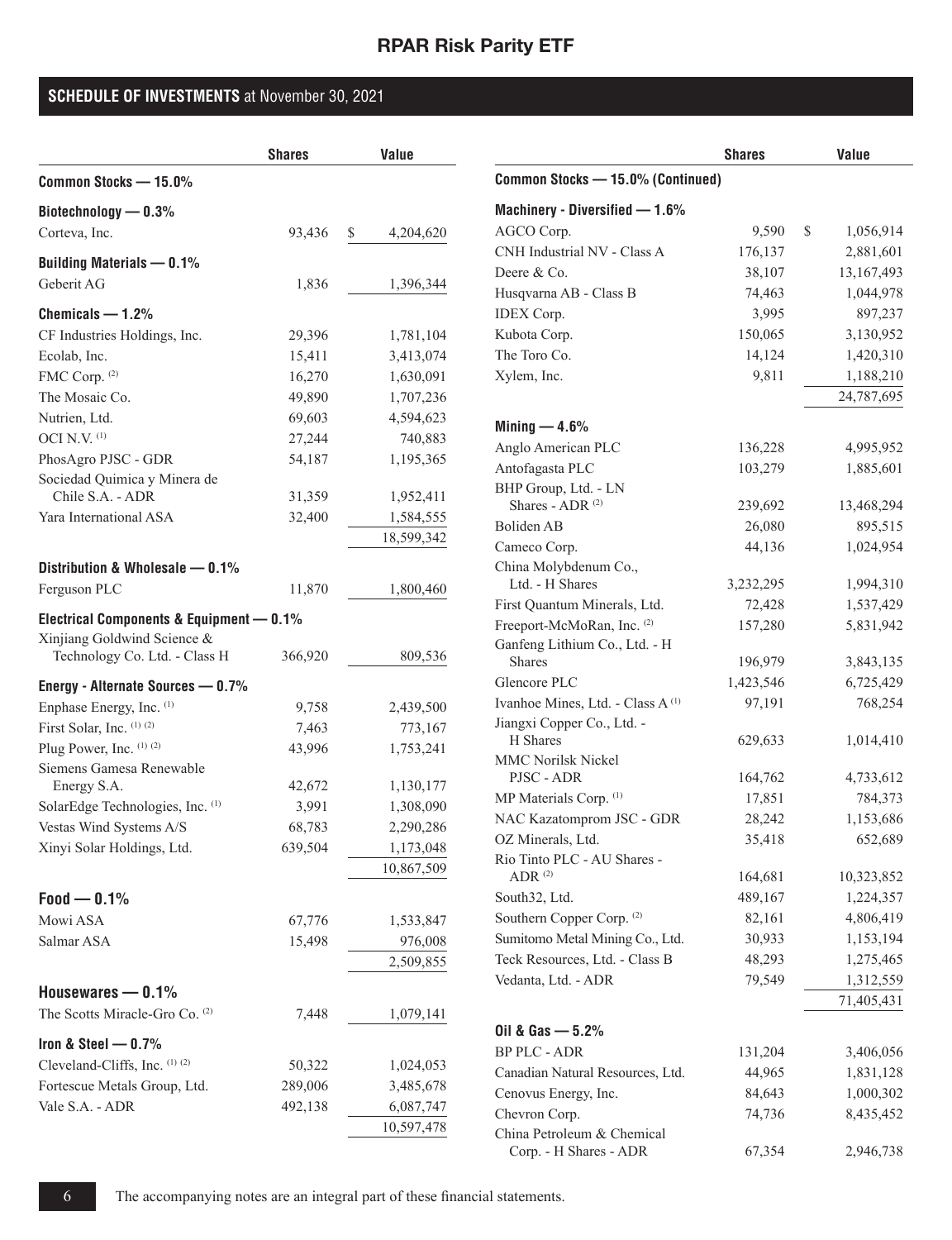### **SCHEDULE OF INVESTMENTS** at November 30, 2021 (Continued)

|                                                      | <b>Shares</b> | Value           |
|------------------------------------------------------|---------------|-----------------|
| Common Stocks - 15.0% (Continued)                    |               |                 |
| Oil & $Gas - 5.2%$ (Continued)                       |               |                 |
| ConocoPhillips                                       | 50,470        | \$<br>3,539,461 |
| Continental Resources, Inc.                          | 14,783        | 655,478         |
| Devon Energy Corp. <sup>(2)</sup>                    | 25,896        | 1,089,186       |
| Diamondback Energy, Inc.                             | 6,776         | 723,203         |
| Ecopetrol S.A. - ADR (2)                             | 91,190        | 1,171,792       |
| Eni S.p.A - ADR                                      | 73,902        | 1,950,274       |
| EOG Resources, Inc.                                  | 22,464        | 1,954,368       |
| Equinor ASA - ADR <sup>(2)</sup>                     | 128,045       | 3,208,808       |
| Exxon Mobil Corp.                                    | 169,538       | 10,145,154      |
| Gazprom PJSC - ADR                                   | 474,230       | 4,230,132       |
| Hess Corp.                                           | 12,714        | 947,447         |
| Imperial Oil Ltd.                                    | 29,663        | 976,511         |
| LUKOIL PJSC - ADR                                    | 28,283        | 2,467,409       |
| Novatek PJSC - GDR                                   | 12,168        | 2,666,009       |
| Occidental Petroleum Corp. (2)                       | 36,515        | 1,082,670       |
| <b>OMV AG</b>                                        | 15,174        | 802,236         |
| PetroChina Co., Ltd. - H Shares                      |               |                 |
| - ADR $(2)$                                          | 120,426       | 5,231,305       |
| Pioneer Natural Resources Co. (2)                    | 9,564         | 1,705,452       |
| Repsol S.A.                                          | 72,046        | 793,997         |
| Rosneft Oil Co. PJSC - GDR                           | 442,966       | 3,355,024       |
| Royal Dutch Shell PLC - Class                        |               |                 |
| A -ADR                                               | 155,836       | 6,551,345       |
| Suncor Energy, Inc.                                  | 63,704        | 1,545,423       |
| Surgutneftegas PJSC - ADR                            | 173,239       | 844,713         |
| TotalEnergies SE - ADR                               | 106,492       | 4,897,567       |
| Woodside Petroleum, Ltd.                             | 46,511        | 706,731         |
|                                                      |               | 80,861,371      |
| Water $-0.2%$                                        |               |                 |
| American Water Works Co., Inc.                       | 8,447         | 1,423,911       |
| Veolia Environnement S.A.                            | 36,201        | 1,157,232       |
|                                                      |               | 2,581,143       |
| <b>Total Common Stocks</b>                           |               |                 |
| (Cost \$202, 516, 354)                               |               | 231,499,925     |
| Exchange Traded Funds - 34.8%                        |               |                 |
| SPDR Gold MiniShares Trust <sup>(1)(2)</sup>         | 8,740,519     | 153,920,539     |
| Vanguard FTSE Developed                              |               |                 |
| Markets ETF <sup>(2)</sup>                           | 1,555,213     | 77,294,086      |
| Vanguard FTSE Emerging<br>Markets ETF <sup>(2)</sup> | 2,358,472     | 116,013,238     |
| Vanguard Total Stock Market<br>$ETF$ <sup>(2)</sup>  | 822,824       | 192,088,263     |
| <b>Total Exchange Traded Funds</b>                   |               |                 |
| (Cost \$480, 424, 223)                               |               | 539, 316, 126   |

|                                                                                                                                | Principal     |                   |
|--------------------------------------------------------------------------------------------------------------------------------|---------------|-------------------|
|                                                                                                                                | Amount        | Value             |
| United States Treasury Obligations - 44.9%                                                                                     |               |                   |
| United States Treasury Bills - 10.0%                                                                                           |               |                   |
| $0.017\%$ 12/9/21 (3)(4)                                                                                                       | \$156,003,000 | \$<br>156,002,176 |
| United States Treasury Inflation Indexed Bonds - 34.9%                                                                         |               |                   |
| 2.125%, 2/15/40                                                                                                                | 9,849,718     | 15,257,350        |
| 2.125%, 2/15/41                                                                                                                | 39,827,988    | 62,478,829        |
| $0.750\%, 2/15/42$                                                                                                             | 45,783,665    | 58,662,969        |
| $0.625\%, 2/15/43$                                                                                                             | 42,639,365    | 53,746,339        |
| 1.375%, 2/15/44                                                                                                                | 44,631,840    | 64,593,497        |
| $0.750\%, 2/15/45$                                                                                                             | 43,667,067    | 57,087,157        |
| $1.000\%$ , $2/15/46$                                                                                                          | 38,493,525    | 53,341,969        |
| $0.875\%, 2/15/47$                                                                                                             | 36, 145, 657  | 49,544,780        |
| 1.000%, 2/15/48                                                                                                                | 34, 342, 508  | 48,858,442        |
| 1.000%, 2/15/49                                                                                                                | 30,337,761    | 43,695,018        |
| 0.250%, 2/15/50                                                                                                                | 18,485,082    | 22,681,913        |
| $0.125\%, 2/15/51$                                                                                                             | 8,832,413     | 10,619,670        |
|                                                                                                                                |               | 540,567,933       |
| <b>Total United States Treasury Obligations</b>                                                                                |               |                   |
| (Cost \$652,450,511)                                                                                                           |               | 696,570,109       |
|                                                                                                                                |               |                   |
|                                                                                                                                | <b>Shares</b> |                   |
| Short-Term Investments - 1.0%                                                                                                  |               |                   |
| Money Market Funds - 1.0%                                                                                                      |               |                   |
| <b>First American Government Obligations</b>                                                                                   |               |                   |
| Fund, Class X, 0.026% (5)                                                                                                      | 15,013,897    | 15,013,897        |
| <b>Total Short-Term Investments</b>                                                                                            |               |                   |
| (Cost \$15,013,897)                                                                                                            |               | 15,013,897        |
| Investments Purchased With Collateral From Securities Lending - 6.8%                                                           |               |                   |
| Mount Vernon Liquid Assets                                                                                                     |               |                   |
| Portfolio, LLC, 0.100% (5)                                                                                                     | 105,246,427   | 105,246,427       |
|                                                                                                                                |               |                   |
| Total Investments Purchased With Collateral From Securities Lending                                                            |               |                   |
| (Cost \$105, 246, 427)                                                                                                         |               | 105,246,427       |
| Total Investments in Securities - 102.5%                                                                                       |               |                   |
| (Cost \$1,455,651,412)                                                                                                         |               | 1,587,646,484     |
| Liabilities in Excess of Other Assets $-$ (2.5)%                                                                               |               | (38,370,134)      |
| Total Net Assets - 100.0%                                                                                                      |               | 1,549,276,350     |
| <b>ADR</b> American Depositary Receipt                                                                                         |               |                   |
| GDR Global Depositary Receipt                                                                                                  |               |                   |
| (1)<br>Non-income producing security.<br>(2)<br>This security or a portion of this security was out on loan as of November 30, |               |                   |
| 2021. Total loaned securities had a value of \$101,833,181 or 6.6% of net assets                                               |               |                   |
| as of November 30, 2021. The remaining contractual maturity of all of the                                                      |               |                   |
| securities lending transactions is overnight and continuous.                                                                   |               |                   |

(3) Rate represents the annualized effective yield to maturity from the purchase price.

(4) Zero coupon security.

(5) The rate quoted is the annualized seven-day effective yield as of November 30, 2021.

The accompanying notes are an integral part of these financial statements. 7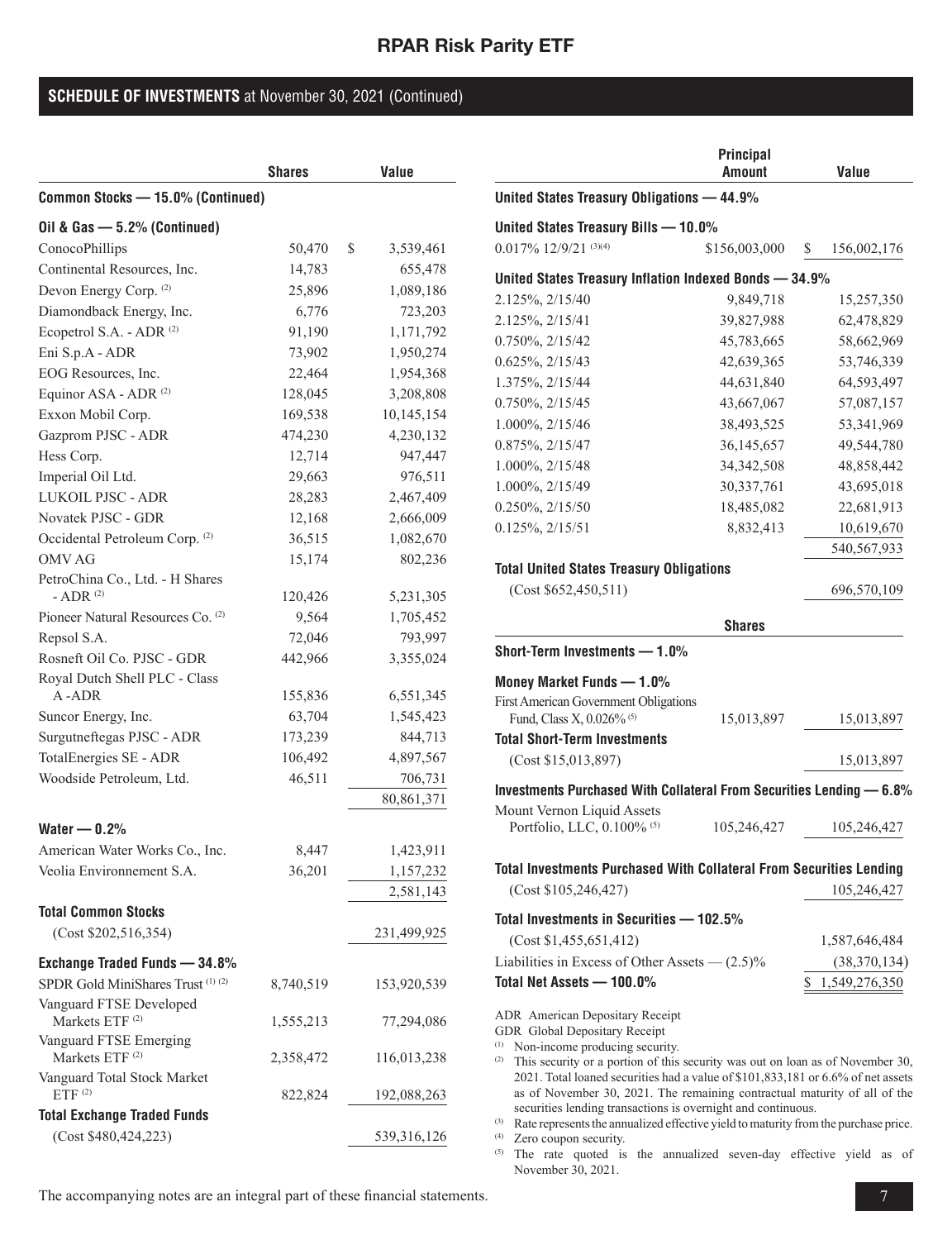### **SCHEDULE OF INVESTMENTS** at November 30, 2021 (Continued)

### **SCHEDULE OF FUTURES CONTRACTS** at November 30, 2021

The Fund had the following futures contracts outstanding with PhillipCapital, Inc.

| <b>Long Futures</b><br><b>Contracts Outstanding</b> | Number of<br><b>Contracts</b> | Notional<br>Amount         | Unrealized<br><b>Appreciation</b><br>(Depreciation) | <b>Notional Value</b> |
|-----------------------------------------------------|-------------------------------|----------------------------|-----------------------------------------------------|-----------------------|
| 10-Year U.S. Treasury<br>Note Futures $(3/22)$      | 2.069                         | \$266,973,714 \$ 3,677,349 |                                                     | \$270,651,063         |
| Ultra Long-Term U.S.<br><b>Treasury Bond</b>        |                               |                            |                                                     |                       |
| Futures $(3/22)$                                    | 1,351                         | 259,816,625                | 11, 143, 312                                        | 270,959,937           |
|                                                     |                               | \$526,790,339              | \$14,820,661                                        | \$541,611,000         |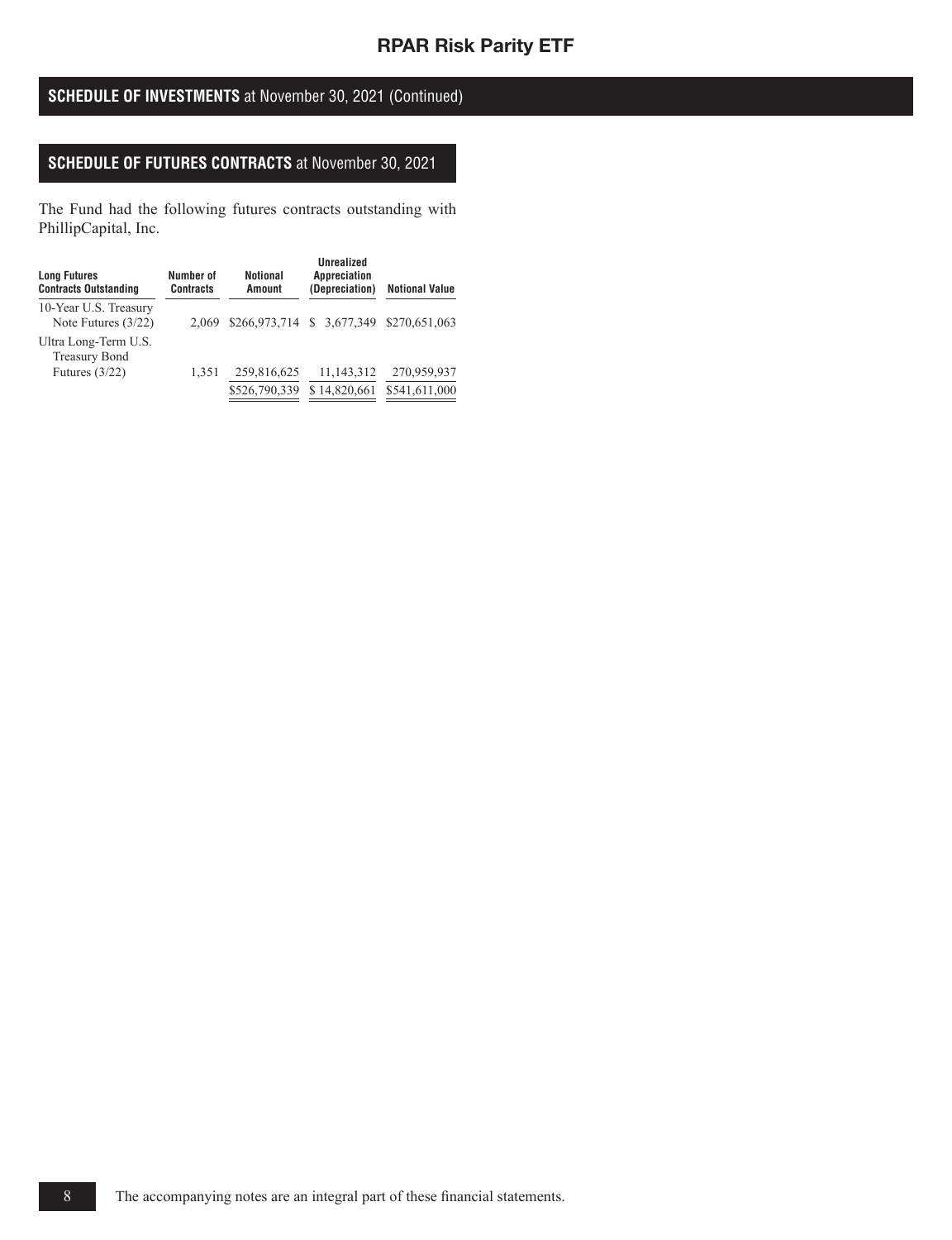## **STATEMENT OF ASSETS AND LIABILITIES** at November 30, 2021

| Assets:                                        |                 |
|------------------------------------------------|-----------------|
|                                                | \$1,587,646,484 |
|                                                | 7,859           |
|                                                | 39,115,373      |
| Receivables:                                   |                 |
|                                                | 64,056,744      |
|                                                | 22,503,330      |
|                                                | 1,774,016       |
|                                                | 13,795          |
|                                                | 14,849,250      |
|                                                | 1,729,966,851   |
|                                                |                 |
| Liabilities:                                   |                 |
|                                                | 105,246,427     |
| Payables:                                      |                 |
|                                                | 22,590,000      |
|                                                | 52,256,510      |
|                                                | 597,564         |
|                                                |                 |
|                                                | 180,690,501     |
|                                                | \$1,549,276,350 |
|                                                |                 |
| <b>Components of Net Assets:</b>               |                 |
|                                                | \$1,433,472,271 |
|                                                | 115,804,079     |
|                                                | \$1,549,276,350 |
| Net Asset Value (unlimited shares authorized): |                 |
|                                                | \$1,549,276,350 |
|                                                | 61,725,000      |
|                                                | 25.10<br>\$     |
|                                                |                 |
|                                                | \$1,455,651,412 |
|                                                |                 |

 $(1)$  Includes loaned securities with a value of \$101,833,181.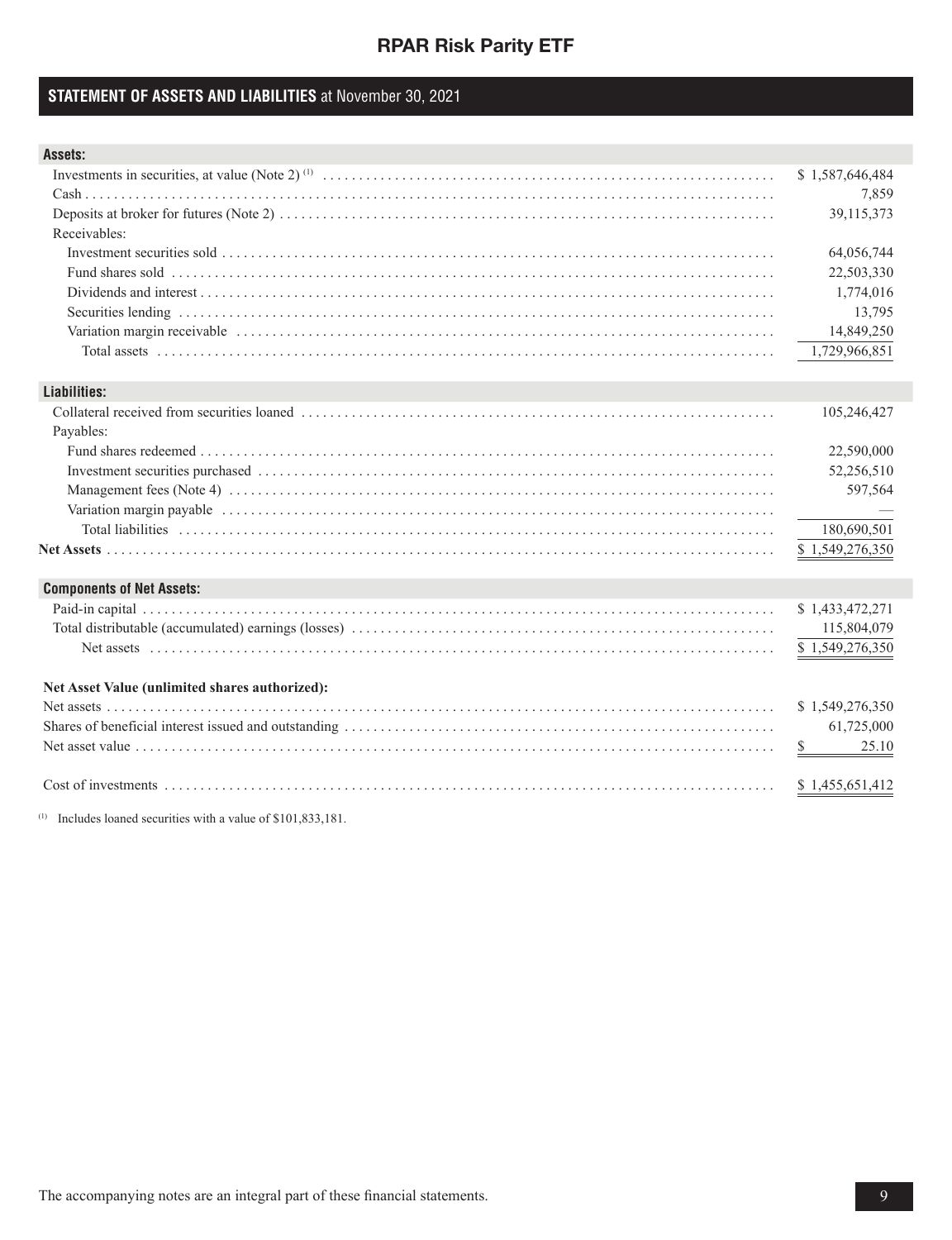### **STATEMENT OF OPERATIONS** For the Year Ended November 30, 2021

| <b>Investment Income:</b>                              |    |              |
|--------------------------------------------------------|----|--------------|
|                                                        | S. | 14,837,132   |
|                                                        |    | 16,199,893   |
|                                                        |    | 294,365      |
|                                                        |    | 31,331,390   |
|                                                        |    |              |
| <b>Expenses:</b>                                       |    |              |
|                                                        |    | 6,358,541    |
|                                                        |    | 6,358,541    |
|                                                        |    | 4,384        |
|                                                        |    | (381,512)    |
|                                                        |    | 5,981,413    |
|                                                        |    | 25,349,977   |
|                                                        |    |              |
| Realized and Unrealized Gain (Loss) on Investments     |    |              |
| Net realized gain (loss) on:                           |    |              |
|                                                        |    | 57,856,564   |
|                                                        |    | 8,178        |
|                                                        |    | (34,240,637) |
| Change in net unrealized appreciation/depreciation on: |    |              |
|                                                        |    | 55, 364, 353 |
|                                                        |    | 14,881,835   |
|                                                        |    | 93,870,293   |
|                                                        | S. | 119,220,270  |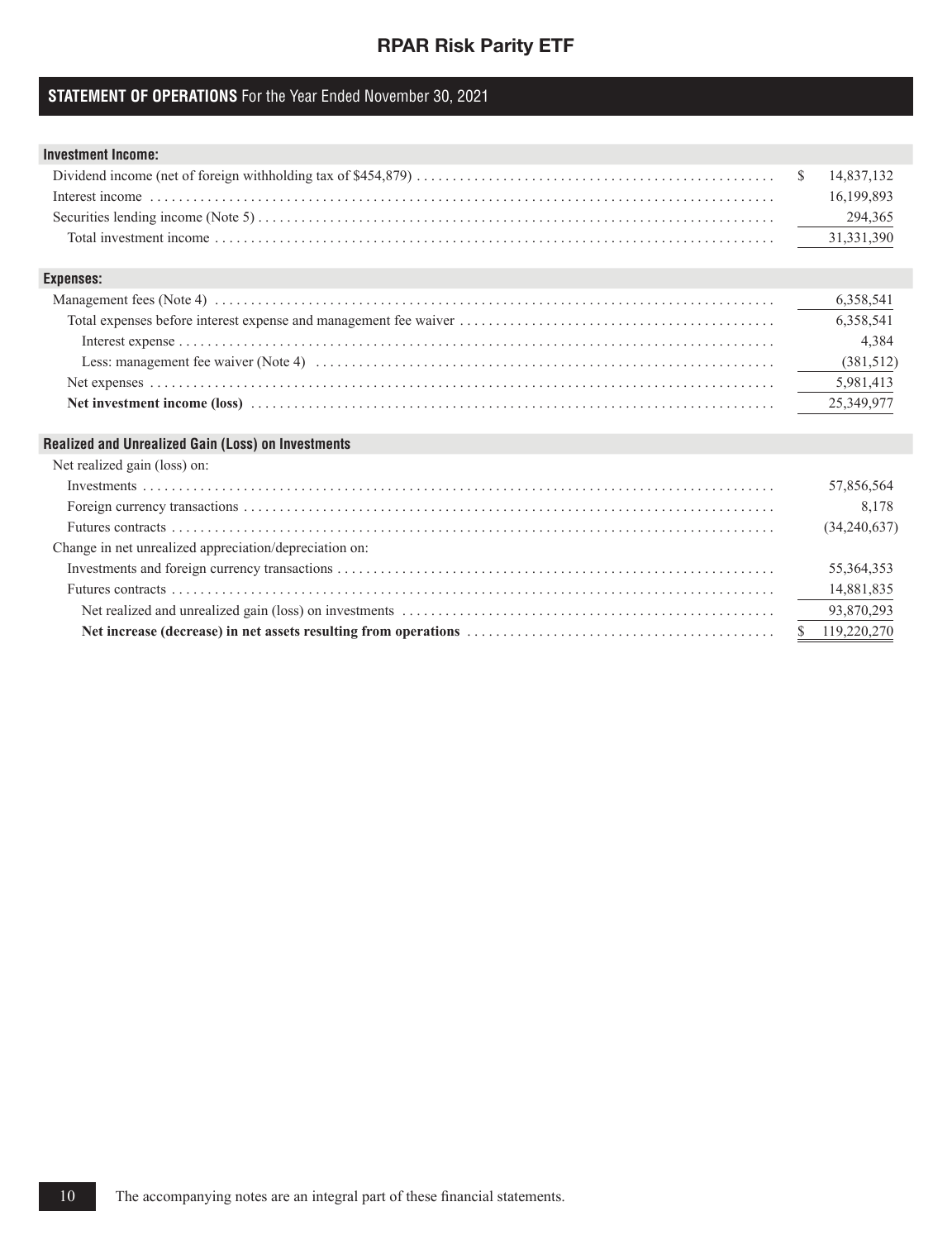## **STATEMENT OF CHANGES IN NET ASSETS**

|                                                                                                                                                                                                                                                                           | <b>Year Ended</b><br>November 30,<br>2021                   | <b>Period Ended</b><br>November 30,<br>2020(1)             |
|---------------------------------------------------------------------------------------------------------------------------------------------------------------------------------------------------------------------------------------------------------------------------|-------------------------------------------------------------|------------------------------------------------------------|
| Increase (Decrease) in Net Assets From:                                                                                                                                                                                                                                   |                                                             |                                                            |
| <b>Operations:</b>                                                                                                                                                                                                                                                        |                                                             |                                                            |
| Net realized gain (loss) on investments, foreign currency transactions, and futures contracts<br>Change in net unrealized appreciation/depreciation on investments, foreign currency transactions, and<br>Net increase (decrease) in net assets resulting from operations | S.<br>25,349,977<br>23,624,105<br>70,246,188<br>119,220,270 | S.<br>4,508,786<br>(3,847,389)<br>76,568,529<br>77,229,926 |
| <b>Distributions to Shareholders:</b>                                                                                                                                                                                                                                     |                                                             |                                                            |
|                                                                                                                                                                                                                                                                           | (13,377,074)                                                | (2,652,617)                                                |
| <b>Capital Share Transactions:</b>                                                                                                                                                                                                                                        |                                                             |                                                            |
| Net increase (decrease) in net assets derived from net changes in outstanding shares $(2)$                                                                                                                                                                                | 560,080,057<br>665,923,253                                  | 808,775,788<br>883, 353, 097                               |
| <b>Net Assets:</b>                                                                                                                                                                                                                                                        |                                                             |                                                            |
|                                                                                                                                                                                                                                                                           | 883, 353, 097<br>\$1,549,276,350                            | 883.353.097                                                |

(1) The Fund commenced operations on December 12, 2019. The information presented is from December 12, 2019 to November 30, 2020.

(2) Summary of share transactions is as follows:

| <b>Year Ended</b><br>November 30, 2021 |                   | <b>Period Ended</b><br>November 30, 2020 <sup>(1)</sup> |              |
|----------------------------------------|-------------------|---------------------------------------------------------|--------------|
| <b>Shares</b>                          | Value             | <b>Shares</b>                                           | Value        |
| 32,025,000                             | 768.343.312<br>S. | 39,900,000                                              | 843.009.688  |
| (8.700,000)                            | (208.263.255)     | (1.500.000)                                             | (34,233,900) |
| 23.325,000                             | 560.080.057       | 38,400,000                                              | 808,775,788  |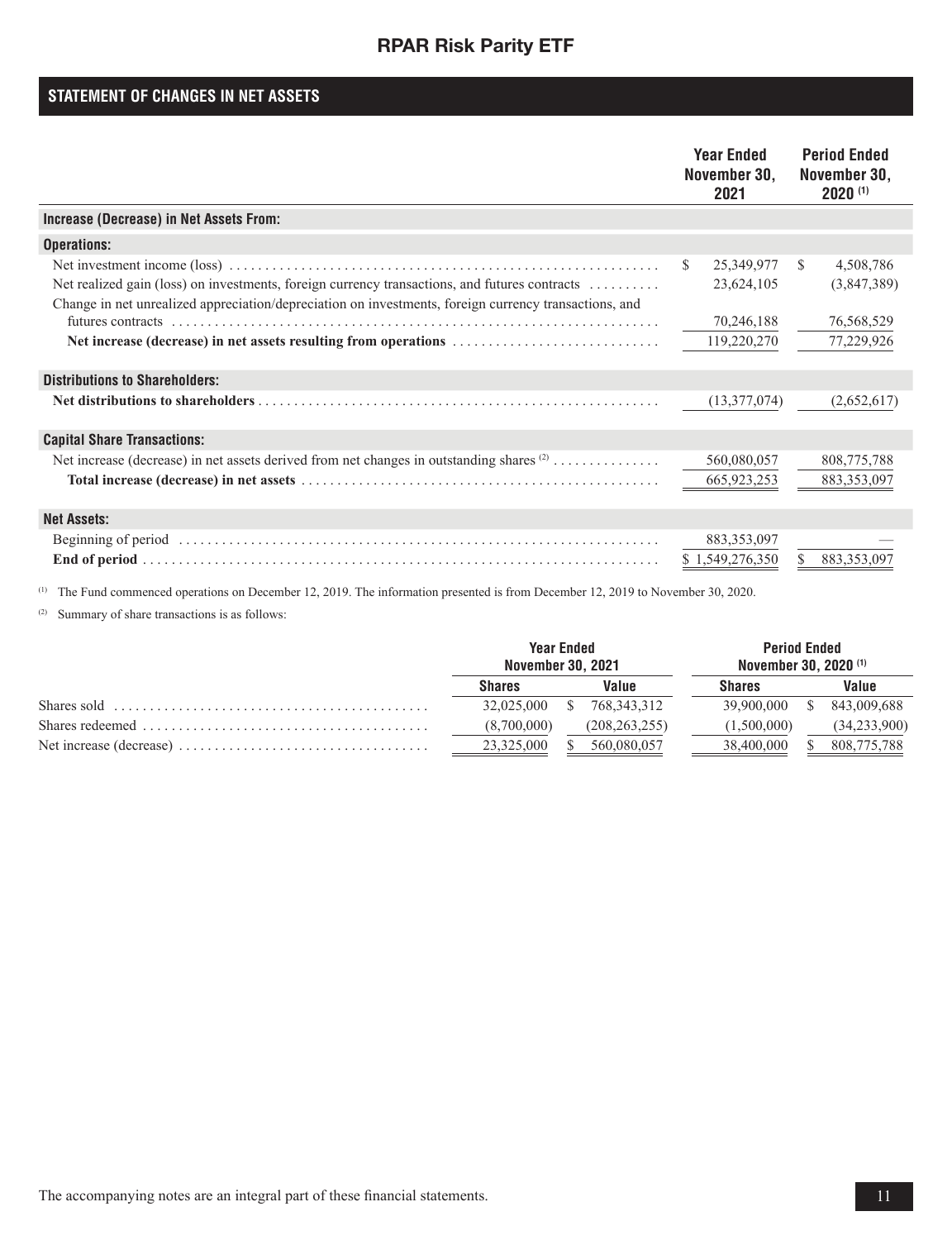### **FINANCIAL HIGHLIGHTS** For a capital share outstanding throughout each period

|                                                               |              | <b>Year Ended</b><br>November 30,<br>2021 |               | <b>Period Ended</b><br>November 30,<br>2020(1) |
|---------------------------------------------------------------|--------------|-------------------------------------------|---------------|------------------------------------------------|
|                                                               | $\mathbb{S}$ | 23.00                                     | $\mathcal{S}$ | 20.00                                          |
| <b>Income from Investment Operations:</b>                     |              |                                           |               |                                                |
|                                                               |              | 0.48                                      |               | 0.21                                           |
|                                                               |              | 1.88                                      |               | 2.94                                           |
|                                                               |              | 2.36                                      |               | 3.15                                           |
| <b>Less Distributions:</b>                                    |              |                                           |               |                                                |
| From net investment income                                    |              | (0.26)                                    |               | (0.15)                                         |
|                                                               |              | (0.26)                                    |               | (0.15)                                         |
|                                                               | S.           | 25.10                                     |               | 23.00                                          |
|                                                               |              | 10.32%                                    |               | $15.88\%^{(3)}$                                |
| <b>Supplemental Data:</b>                                     |              |                                           |               |                                                |
|                                                               | $\mathbb{S}$ | 1,549.3                                   | $\mathcal{S}$ | 883.4                                          |
|                                                               |              | 16%                                       |               | $65\%^{(3)}$                                   |
| <b>Ratios of Expenses to Average Net Assets:</b>              |              |                                           |               |                                                |
|                                                               |              | 0.50%                                     |               | $0.50\%^{(5)}$                                 |
|                                                               |              | 0.47%                                     |               | $0.47\%^{(5)}$                                 |
| Ratios of Net Investment Income (Loss) to Average Net Assets: |              |                                           |               |                                                |
|                                                               |              | 1.96%                                     |               | $0.98\%^{(5)}$                                 |
|                                                               |              | 1.99%                                     |               | $1.01\%^{(5)}$                                 |

(1) The Fund commenced operations on December 12, 2019. The information presented is from December 12, 2019 to November 30, 2020.

(2) Calculated using average shares outstanding method.

(3) Not annualized.

(4) The total return is based on the Fund's net asset value. Additional performance information is presented in the Performance Summary.

(5) Annualized.

(6) The ratio of expenses to average net assets includes interest expense on futures. The expense ratios excluding interest expense on futures were 0.50% and 0.47% for the year ended November 30, 2021 and 0.50% and 0.47% for the period ended November 30, 2020.

(7) The ratios of net investment income (loss) to average net assets include interest expense on futures.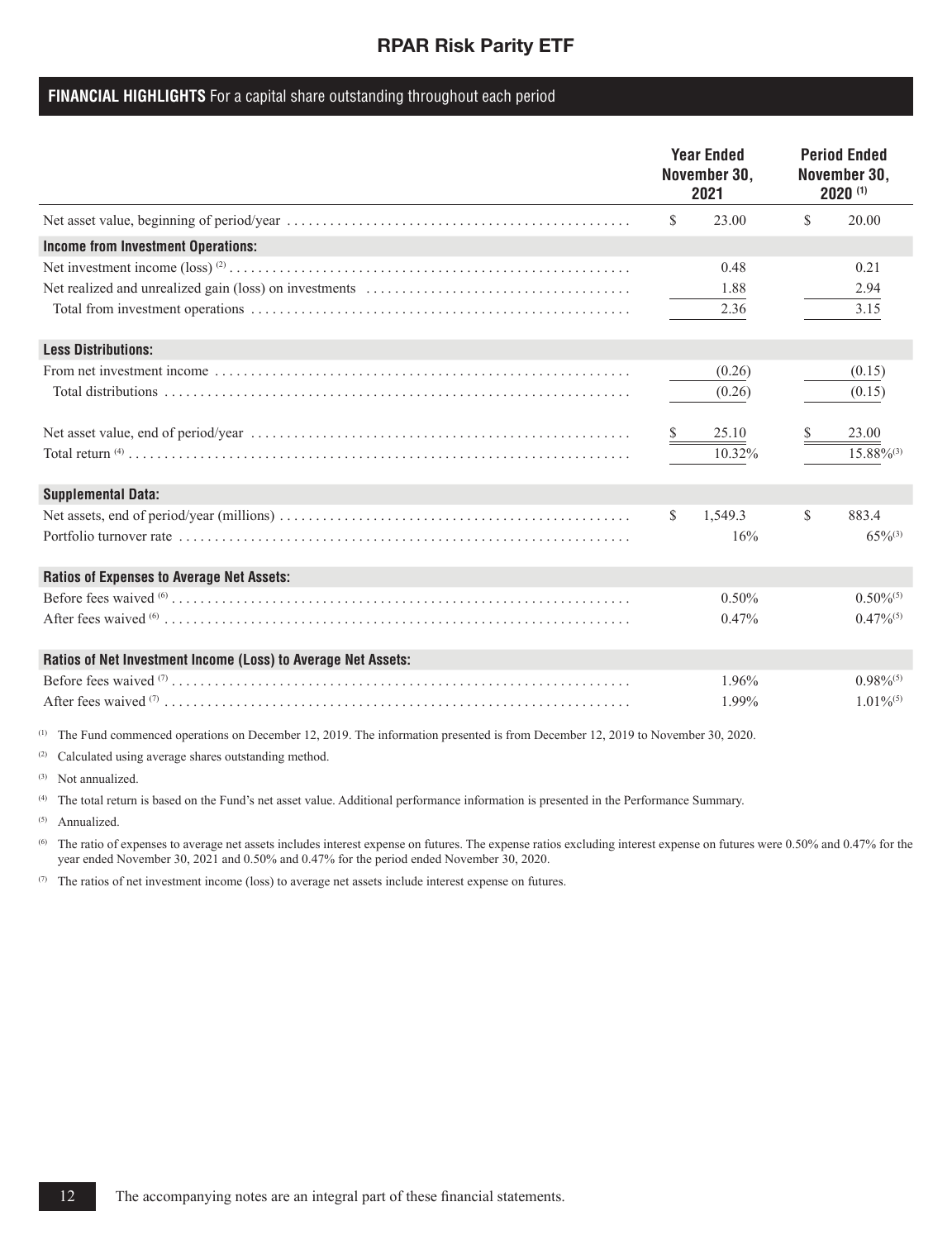### **NOTES TO FINANCIAL STATEMENTS** November 30, 2021

#### **NOTE 1 – ORGANIZATION**

The RPAR Risk Parity ETF (the "Fund") is a non-diversified series of shares of beneficial interest of Tidal ETF Trust (the "Trust"). The Trust was organized as a Delaware statutory trust on June 4, 2018 and is registered with the Securities and Exchange Commission (the "SEC") under the Investment Company Act of 1940, as amended (the "1940 Act"), as an open-end management investment company and the offering of the Fund's shares is registered under the Securities Act of 1933, as amended. The Fund is an investment company and accordingly follows the investment company accounting and reporting guidance of the Financial Accounting Standards Board ("FASB") Accounting Standard Codification Topic 946 "Financial Services—Investment Companies." The Fund commenced operations on December 12, 2019.

The investment objective of the Fund is to seek to generate positive returns during periods of economic growth, preserve capital during periods of economic contraction, and preserve real rates of return during periods of heightened inflation.

#### **NOTE 2 – SIGNIFICANT ACCOUNTING POLICIES**

The following is a summary of significant accounting policies consistently followed by the Fund. These policies are in conformity with accounting principles generally accepted in the United States of America ("U.S. GAAP").

A. *Security Valuation*. Equity securities, which may include Real Estate Investment Trusts ("REITs"), Business Development Companies ("BDCs"), and Master Limited Partnerships ("MLPs"), listed on a securities exchange, market or automated quotation system for which quotations are readily available (except for securities traded on the NASDAQ Stock Market, LLC ("NASDAQ")), including securities traded over the counter, are valued at the last quoted sale price on the primary exchange or market (foreign or domestic) on which they are traded on the valuation date (or at approximately 4:00 p.m. EST if a security's primary exchange is normally open at that time), or, if there is no such reported sale on the valuation date, at the most recent quoted bid price or mean between the most recent quoted bid and ask prices for long and short positions. For a security that trades on multiple exchanges, the primary exchange will generally be considered the exchange on which the security is generally most actively traded. For securities traded on NASDAQ, the NASDAQ Official Closing Price will be used. Prices of securities traded on the securities exchange will be obtained from recognized independent pricing agents ("Independent Pricing Agents") each day that the Fund is open for business.

Debt securities are valued by using an evaluated mean of the bid and asked prices provided by Independent Pricing Agents. The Independent Pricing Agents may employ methodologies that utilize actual market transactions (if the security is actively traded), broker dealer supplied valuations, or other methodologies designed to identify the market value for such securities. In arriving at valuations, such methodologies generally consider factors such as security prices, yields, maturities, call features, ratings and developments relating to specific securities.

For securities for which quotations are not readily available, a fair value will be determined by the Valuation Committee using the Fair Value Procedures approved by the Trust's Board of Trustees (the "Board"). When a security is "fair valued," consideration is given to the facts and circumstances relevant to the particular situation, including a review of various factors set forth in the Fair Value Procedures adopted by the Board. Fair value pricing is an inherently subjective process, and no single standard exists for determining fair value. Different funds could reasonably arrive at different values for the same security. The use of fair value pricing by a fund may cause the net asset value of its shares to differ significantly from the net asset value that would be calculated without regard to such considerations.

As described above, the Fund utilizes various methods to measure the fair value of its investments on a recurring basis. U.S. GAAP establishes a hierarchy that prioritizes inputs to valuation methods. The three levels of inputs are:

Level 1 – Unadjusted quoted prices in active markets for identical assets or liabilities that the Fund has the ability to access.

Level 2 – Observable inputs other than quoted prices included in Level 1 that are observable for the asset or liability, either directly or indirectly. These inputs may include quoted prices for the identical instrument on an inactive market, prices for similar instruments, interest rates, prepayment speeds, credit risk, yield curves, default rates and similar data.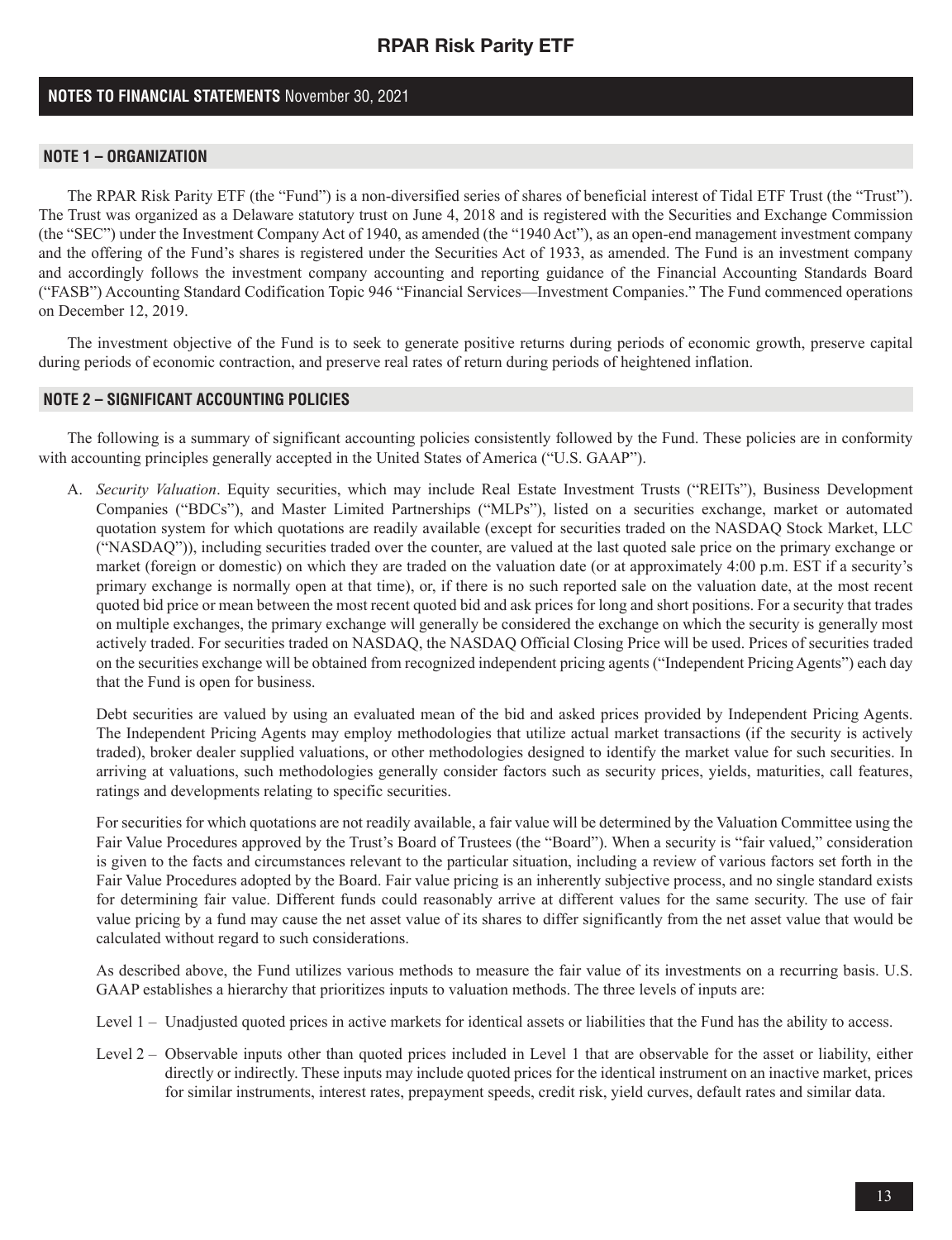### **NOTES TO FINANCIAL STATEMENTS** November 30, 2021 (Continued)

Level 3 – Unobservable inputs for the asset or liability, to the extent relevant observable inputs are not available; representing the Fund's own assumptions about the assumptions a market participant would use in valuing the asset or liability and would be based on the best information available.

The availability of observable inputs can vary from security to security and is affected by a wide variety of factors, including, for example, the type of security, whether the security is new and not yet established in the marketplace, the liquidity of markets, and other characteristics particular to the security. To the extent that valuation is based on models or inputs that are less observable or unobservable in the market, the determination of fair value requires more judgment. Accordingly, the degree of judgment exercised in determining fair value is greatest for instruments categorized in Level 3.

The inputs used to measure fair value may fall into different levels of the fair value hierarchy. In such cases, for disclosure purposes, the level in the fair value hierarchy within which the fair value measurement falls in its entirety, is determined based on the lowest level input that is significant to the fair value measurement in its entirety.

The following is a summary of the inputs used to value the Fund's investments and other financial instruments as of November 30, 2021:

| <b>Investments in Securities</b>                  |    | <b>Investments</b><br><b>Measured at</b><br><b>Net Asset Value</b> | Level 1       |   | Level 2     | Level 3   |    | <b>Total</b>    |
|---------------------------------------------------|----|--------------------------------------------------------------------|---------------|---|-------------|-----------|----|-----------------|
| Common Stocks <sup>(1)</sup>                      | .Ъ |                                                                    | 230, 187, 366 | S |             | 1,312,559 | S. | 231,499,925     |
| <b>Exchange Traded Funds</b>                      |    |                                                                    | 539, 316, 126 |   |             |           |    | 539, 316, 126   |
| United States Treasury Obligations <sup>(2)</sup> |    |                                                                    |               |   | 696,570,109 |           |    | 696,570,109     |
| Short-Term Investments                            |    |                                                                    | 15,013,897    |   |             |           |    | 15,013,897      |
| Investments Purchased With Collateral             |    |                                                                    |               |   |             |           |    |                 |
| From Securities Lending <sup>(3)</sup>            |    | 105.246.427                                                        |               |   |             |           |    | 105,246,427     |
| Total Investments in Securities                   |    | 105,246,427                                                        | 784,517,389   |   | 696,570,109 | 1,312,559 |    | \$1,587,646,484 |
| Other Financial Instruments <sup>(4)</sup>        |    |                                                                    |               |   |             |           |    |                 |
| Interest Rate Contracts - Futures                 |    |                                                                    | 14,820,661    |   |             |           |    | 14,820,661      |

The following is a reconciliation of Level 3 investments for which significant unobservable inputs were used to determine fair value:

|                                                                                                        |   | Investments in<br><b>Securities at</b><br>Fair Value* |
|--------------------------------------------------------------------------------------------------------|---|-------------------------------------------------------|
| <b>Balance as of November 30, 2020</b>                                                                 |   |                                                       |
| Accrued discounts/premiums                                                                             |   |                                                       |
| Realized gain (loss)                                                                                   |   | 139,128                                               |
| Change in unrealized appreciation                                                                      |   | 524,254                                               |
| Purchases                                                                                              |   | 510,392                                               |
| <b>Sales</b>                                                                                           |   | (262, 011)                                            |
| Transfer into and/or out of Level 3                                                                    |   | 400,796                                               |
| <b>Balance as of November 30, 2021</b>                                                                 |   | 1,312,559                                             |
| Change in unrealized appreciation during the period for Level 3 investments held at November 30, 2021: | S | 524.254                                               |

The security (Common Stock) is classified as a Level 3 security due to the security being delisted by the exchange that it was traded on 11/9/2021 and lack of market quotes. The security was valued at the last close price.

(1) See Schedule of Investments for the industry breakout.

(2) See Schedule of Investments for the security type breakout.

(3) Certain investments that are measured at fair value using the net asset value per share (or its equivalent) practical expedient have not been categorized in the fair value hierarchy. The fair value amounts presented in the table are intended to permit reconciliation of the fair value hierarchy to the amounts presented in the Schedule of Investments.

(4) Other Financial Instruments are derivative instruments not reflected in the Schedule of Investments, such as futures contracts, which are presented at the unrealized appreciation/depreciation on the investment.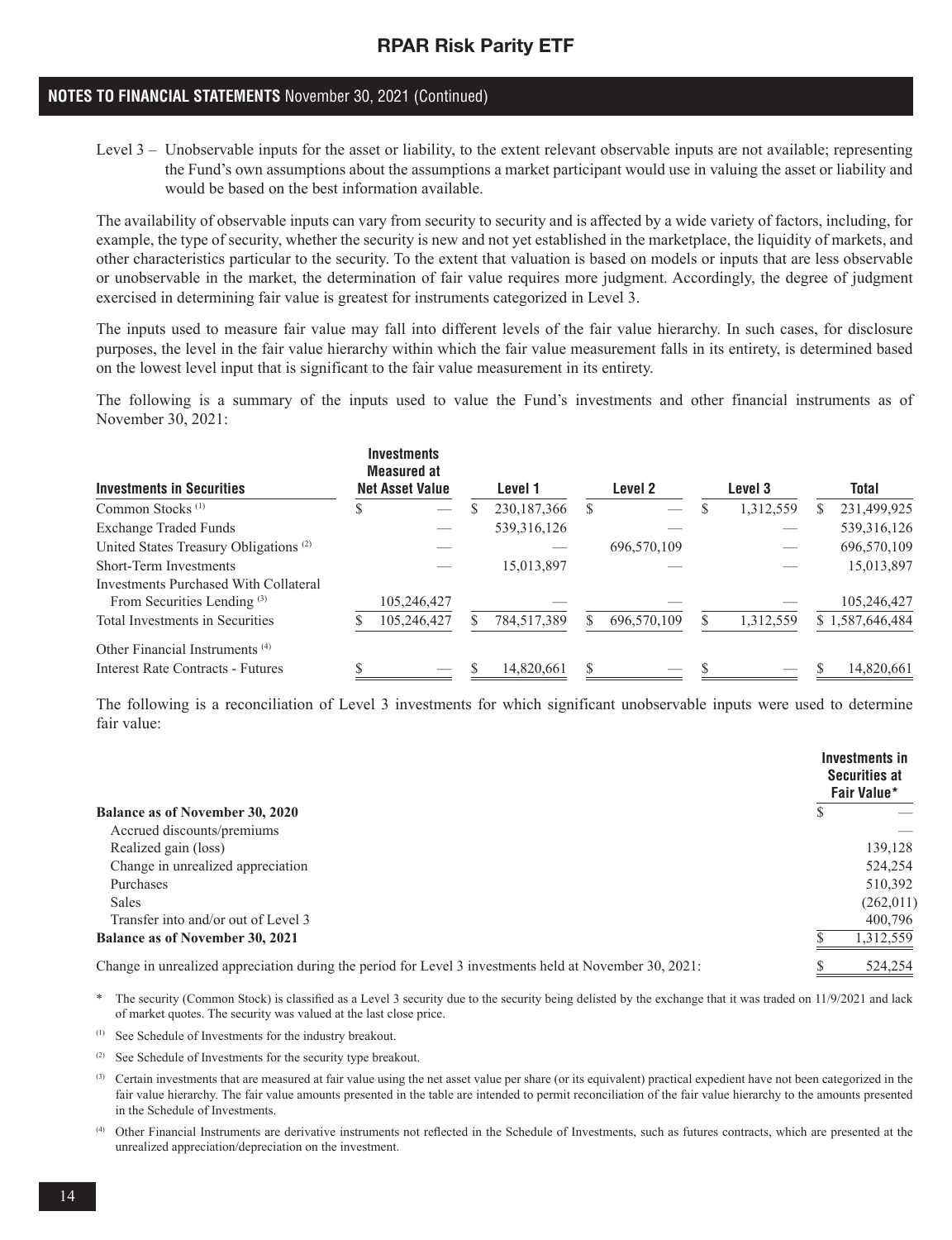### **NOTES TO FINANCIAL STATEMENTS** November 30, 2021 (Continued)

The Fund has provided additional disclosures below regarding derivatives and hedging activity intending to improve financial reporting by enabling investors to understand how and why the Fund uses futures contracts (a type of derivative), how they are accounted for and how they affect an entity's results of operations and financial position. The Fund may use derivatives for risk management purposes or as part of its investment strategies. Derivatives are financial contracts whose values depend on, or are derived from, the value of an underlying asset, reference rate or index. The Fund may use derivatives to earn income and enhance returns, to hedge or adjust the risk profile of its portfolio, to replace more traditional direct investments and to obtain exposure to otherwise inaccessible markets.

The average notional amount for futures contracts is based on the monthly notional amounts. The notional amount for futures contracts represents the U.S. dollar value of the contract as of the day of opening the transaction or latest contract reset date. The Fund's average notional value of futures contracts outstanding during the year ended November 30, 2021, was \$475,293,980. The following tables show the effects of derivative instruments on the financial statements.

#### *Statement of Assets and Liabilities*

Fair value of derivative instruments as of November 30, 2021:

|                                   | <b>Asset Derivatives</b>                                                          | <b>Liability Derivatives</b> |                                                                                |                   |
|-----------------------------------|-----------------------------------------------------------------------------------|------------------------------|--------------------------------------------------------------------------------|-------------------|
| <b>Instrument</b>                 | <b>Balance Sheet</b><br>Location                                                  | <b>Fair Value</b>            | <b>Balance Sheet</b><br>Location                                               | <b>Fair Value</b> |
| Interest Rate Contracts - Futures | Variation margin<br>receivable<br>(see Statement of<br>Assets and<br>Liabilities) | 14,849,250                   | Variation margin<br>payable<br>(see Statement of<br>Assets and<br>Liabilities) |                   |

#### *Statement of Operations*

The effect of derivative instruments on the Statement of Operations for the year ended November 30, 2021:

|                                   | Location of Gain (Loss) on<br><b>Derivatives</b> | <b>Realized Gain (Loss) on</b><br><b>Derivatives</b> | <b>Change in Unrealized</b><br><b>Appreciation/Depreciation</b><br>on Derivatives |  |  |
|-----------------------------------|--------------------------------------------------|------------------------------------------------------|-----------------------------------------------------------------------------------|--|--|
| <b>Instrument</b>                 | <b>Recognized in Income</b>                      | <b>Recognized in Income</b>                          | <b>Recognized in Income</b>                                                       |  |  |
| Interest Rate Contracts - Futures | Net Realized and Unrealized                      | $\frac{1}{2}$ (34,240,637)                           | \$ 14.881.835                                                                     |  |  |
|                                   | Gain (Loss) on Investments                       |                                                      |                                                                                   |  |  |

B. *Federal Income Taxes.* The Fund has elected to be taxed as a "regulated investment company" and intends to distribute substantially all taxable income to its shareholders and otherwise comply with the provisions of the Internal Revenue Code applicable to regulated investment companies. Therefore, no provision for federal income taxes or excise taxes have been made.

In order to avoid imposition of the excise tax applicable to regulated investment companies, the Fund intends to declare as dividends in each calendar year at least 98.0% of its net investment income (earned during the calendar year) and at least 98.2% of its net realized capital gains (earned during the twelve months ended October 31) plus undistributed amounts, if any, from prior years.

As of November 30, 2021, the Fund did not have any tax positions that did not meet the threshold of being sustained by the applicable tax authority. Generally, tax authorities can examine all the tax returns filed for the last three years. The Fund identifies its major tax jurisdiction as U.S. Federal and the Commonwealth of Delaware; however, the Fund is not aware of any tax positions for which it is reasonably possible that the total amounts of unrecognized tax benefits will change materially.

C. *Securities Transactions and Investment Income.* Investment securities transactions are accounted for on the trade date. Gains and losses realized on sales of securities are determined on a specific identification basis. Discounts/premiums on debt securities purchased are accreted/amortized over the life of the respective securities using the effective interest method. Dividend income is recorded on the ex-dividend date. Dividends received from REITs generally are comprised of ordinary income, capital gains, and may include return of capital. Debt income is recorded on an accrual basis. Other non-cash dividends are recognized as investment income at the fair value of the property received. Withholding taxes on foreign dividends have been provided for in accordance with the Trust's understanding of the applicable country's tax rules and rates.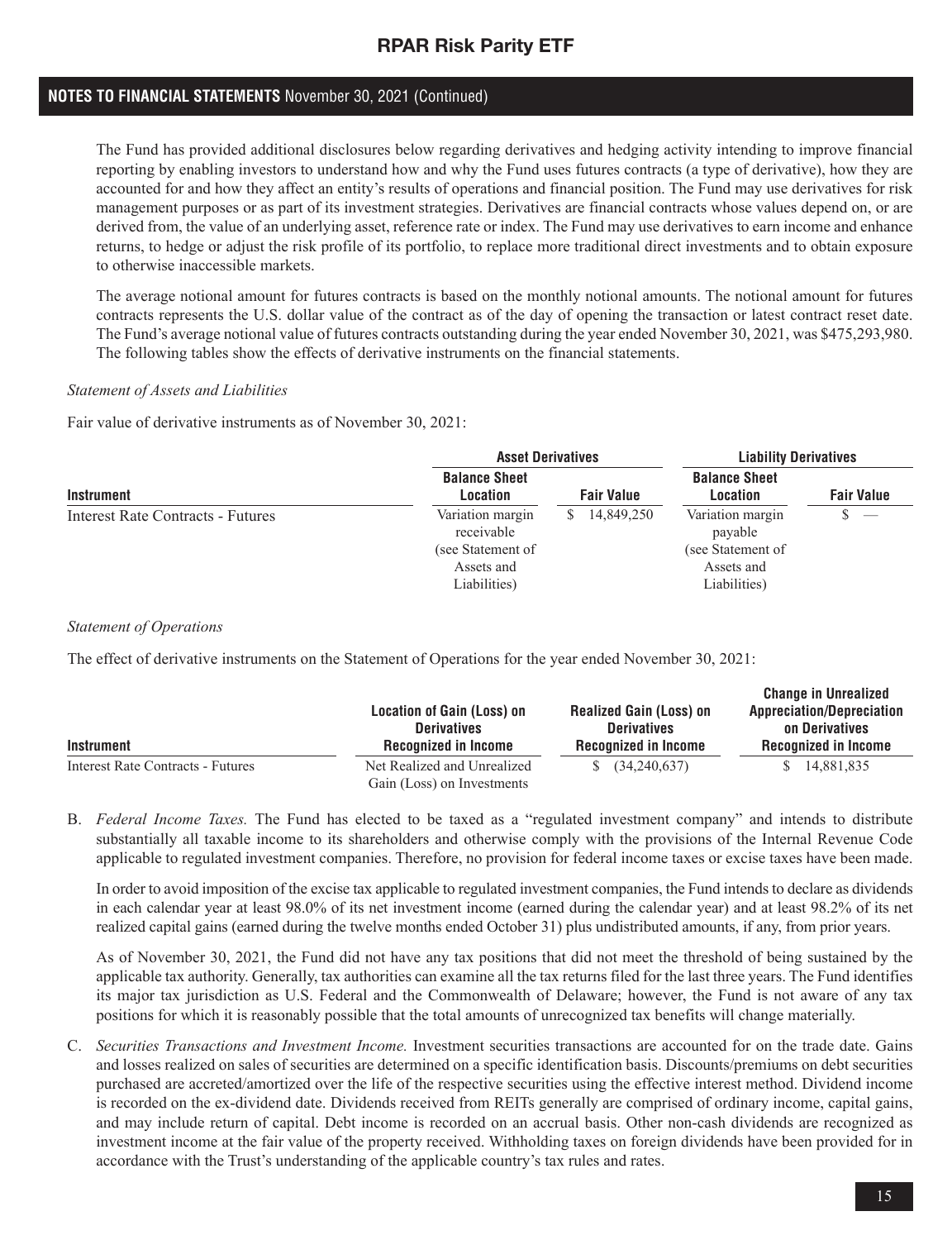### **NOTES TO FINANCIAL STATEMENTS** November 30, 2021 (Continued)

D. *Foreign Currency*. Investment securities and other assets and liabilities denominated in foreign currencies are translated into U.S. dollar amounts at the date of valuation. Purchases and sales of investment securities and income and expense items denominated in foreign currencies are translated into U.S. dollar amounts on the respective dates of such transactions.

The Fund does not isolate that portion of the results of operations resulting from changes in foreign exchange rates on investments from the fluctuations arising from changes in market prices of securities held. Such fluctuations are included with the net realized and unrealized gain or loss from investments.

The Fund reports net realized foreign exchange gains or losses that arise from sales of foreign currencies, currency gains or losses realized between the trade and settlement dates on securities transactions, and the difference between the amounts of dividends, interest, and foreign withholding taxes recorded on the Fund's books and the U.S. dollar equivalent of the amounts actually received or paid. Net unrealized foreign exchange gains and losses arise from changes in the fair values of assets and liabilities, other than investments in securities at period end, resulting from changes in exchange rates.

- E. *Futures Contracts.* The Fund may purchase futures contracts to gain long exposure to long-term U.S. Treasury bonds. The purchase of futures contracts may be more efficient or cost-effective than buying the underlying securities or assets. A futures contract is an agreement that obligates the buyer to buy and the seller to sell a specified quantity of an underlying asset (or settle for cash the value of a contract based on an underlying asset, rate, or index) at a specific price on the contract maturity date. Upon entering into a futures contract, the Fund is required to pledge to the counterparty an amount of cash, U.S. Government securities or other high-quality debt securities equal to the minimum "initial margin" requirements of the exchange or the broker. Pursuant to a contract entered into with a futures commission merchant, the Fund agrees to receive from or pay to the firm an amount of cash equal to the cumulative daily fluctuation in the value of the contract. Such receipts or payments are known as "variation margin" and are recorded by the Fund as unrealized gains or losses. When the contract is closed, the Fund records a gain or loss equal to the difference between the value of the contract at the time it was opened and the value at the time it was closed. The Fund will cover its current obligations under futures contracts by the segregation of liquid assets or by entering into offsetting transactions or owning positions covering its obligations. The Fund's use of futures contracts may involve risks that are different from, or possibly greater than, the risk associated with investing directly in securities or other more traditional instruments. These risks include the risk that the value of the futures contracts may not correlate perfectly, or at all, with the value of the assets, reference rates, or indices that they are designed to track. Other risks include: an illiquid secondary market for a particular instrument and possible exchange-imposed price fluctuation limits, either of which may make it difficult or impossible to close out a position when desired; the risk that adverse price movements in an instrument can result in a loss substantially greater than the Fund's initial investment in that instrument (in some cases, the potential loss is unlimited); and the risk that a counterparty will not perform its obligations. The Fund had futures contracts activity during the year ended November 30, 2021. Realized and unrealized gains and losses are included in the Statement of Operations. The futures contracts held by the Fund are exchange-traded with PhillipCapital, Inc. acting as the futures commission merchant.
- F. *Deposits at Broker for Futures.* Deposits at broker for futures represents amounts that are held by third parties under certain of the Fund's derivative transactions. Such cash is excluded from cash and equivalents in the Statement of Assets and Liabilities.
- G. *Distributions to Shareholders.* Distributions to shareholders from net investment income, if any, for the Fund are declared and paid at least quarterly. Distributions to shareholders from net realized gains on securities, if any, for the Fund normally are declared and paid on an annual basis. Distributions are recorded on the ex-dividend date.
- H. *Use of Estimates*. The preparation of financial statements in conformity with U.S. GAAP requires management to make estimates and assumptions that affect the reported amounts of assets and liabilities at the date of the financial statements and the reported amount of revenue and expenses during the reporting period. Actual results could differ from those estimates.
- I. *Share Valuation*. The NAV per share of the Fund is calculated by dividing the sum of the value of the securities held by the Fund, plus cash or other assets, minus all liabilities by the total number of shares outstanding for the Fund, rounded to the nearest cent. The Fund's shares will not be priced on the days on which the New York Stock Exchange ("NYSE") is closed for trading.
- J. *Guarantees and Indemnifications*. In the normal course of business, the Fund enters into contracts with service providers that contain general indemnification clauses. The Fund's maximum exposure under these arrangements is unknown as this would involve future claims that may be made against the Fund that have not yet occurred. However, based on experience, the Fund expects the risk of loss to be remote.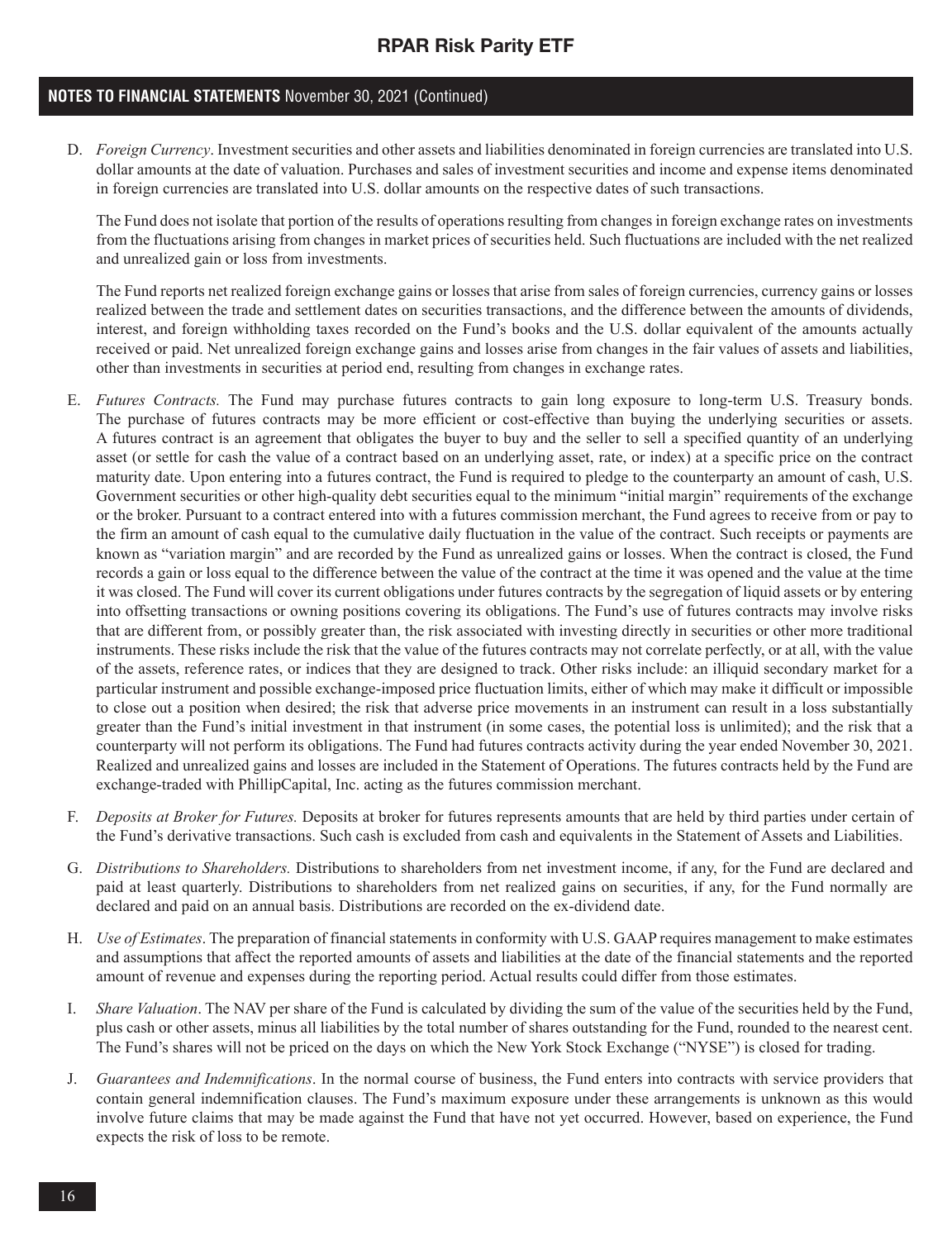### **NOTES TO FINANCIAL STATEMENTS** November 30, 2021 (Continued)

- K. *Illiquid Securities*. Pursuant to Rule 22e-4 under the 1940 Act, the Fund has adopted a Board-approved Liquidity Risk Management Program (the "Program") that requires, among other things, that the Fund limit its illiquid investments that are assets to no more than 15% of the value of the Fund's net assets. An illiquid investment is any security that the Fund reasonably expects cannot be sold or disposed of in current market conditions in seven calendar days or less without the sale or disposition significantly changing the market value of the investment. If the Fund should be in a position where the value of illiquid investments held by the Fund exceeds 15% of the Fund's net assets, the Fund will take such steps as set forth in the Program.
- L. *Reclassification of Capital Accounts*. U.S. GAAP requires that certain components of net assets relating to permanent differences be reclassified between financial and tax reporting. These reclassifications have no effect on net assets or net asset value per share. These differences are primarily due to adjustments for redemptions in-kind. For the year ended November 30, 2021, the following adjustments were made:

|                        | <b>Total</b>             |
|------------------------|--------------------------|
|                        | Undistributed            |
|                        | (Accumulated)            |
| <b>Paid-In Capital</b> | <b>Earnings (Losses)</b> |
| \$52,069,079           | \$(52,069,079)           |

During the year ended November 30, 2021, the Fund realized \$52,489,731 in net capital gains resulting from in-kind redemptions, in which shareholders exchanged Fund shares for securities held by the Fund rather than for cash. Because such gains are not taxable to the Fund, and are not distributed to shareholders, they have been reclassified from accumulated losses to paid-in capital.

H. *Recently Issued Accounting Pronouncements.* In October 2020, the SEC adopted new Rule 12d1-4 under the 1940 Act and other regulatory changes which are expected to be effective on or about January 19, 2022. Those changes are intended to streamline and enhance the regulatory framework for investments by one fund into another fund or "fund-of-funds arrangements". These regulatory changes may affect a fund's ability to invest in other investment companies or pooled investment vehicles or to invest in those investment companies or pooled investment vehicles it believes are most desirable. Management is currently evaluating the impact, if any, of applying this provision.

In October 2020, the SEC adopted new regulations governing the use of derivatives by registered investment companies ("Rule 18f-4"). The Fund will be required to implement and comply with Rule 18f-4 by August 19, 2022. Once implemented, Rule 18f-4 will impose limits on the amount of derivatives a fund can enter into, eliminate the asset segregation framework currently used by funds to comply with Section 18 of the 1940 Act, treat derivatives as senior securities and require funds whose use of derivatives is more than a limited specified exposure amount to establish and maintain a comprehensive derivatives risk management program and appoint a derivatives risk manager. Management is currently assessing the potential impact of the new rule on the Fund's financial statements.

In December 2020, the SEC adopted a new rule providing a framework for fund valuation practices ("Rule 2a-5"). Rule 2a-5 establishes requirements for determining fair value in good faith for purposes of the 1940 Act. Rule 2a-5 will permit fund boards to designate certain parties to perform fair value determinations, subject to board oversight and certain other conditions. Rule 2a-5 also defines when market quotations are "readily available" for purposes of the 1940 Act and the threshold for determining whether a fund must fair value a security. In connection with Rule 2a-5, the SEC also adopted related recordkeeping requirements and is rescinding previously issued guidance, including with respect to the role of a board in determining fair value and the accounting and auditing of fund investments. The Fund will be required to comply with the rules by September 8, 2022. Management is currently evaluating the impact, if any, of applying this provision.

#### **NOTE 3 – PRINCIPAL RISKS**

A. *Commodities Risk*. The Fund's exposure to investments in physical commodities subjects the Fund to greater volatility than investments in traditional securities, such as stocks and bonds. The commodities markets may fluctuate rapidly based on a variety of factors, including overall market movements; economic events and policies; changes in interest rates or inflation rates; changes in monetary and exchange control programs; war; acts of terrorism; natural disasters; and technological developments. Variables such as disease, drought, floods, weather, trade, embargoes, tariffs, and other political events, in particular, may have a larger impact on commodity prices than on traditional securities. The prices of commodities can also fluctuate widely due to supply and demand disruptions in major producing or consuming regions. Because certain commodities may be produced in a limited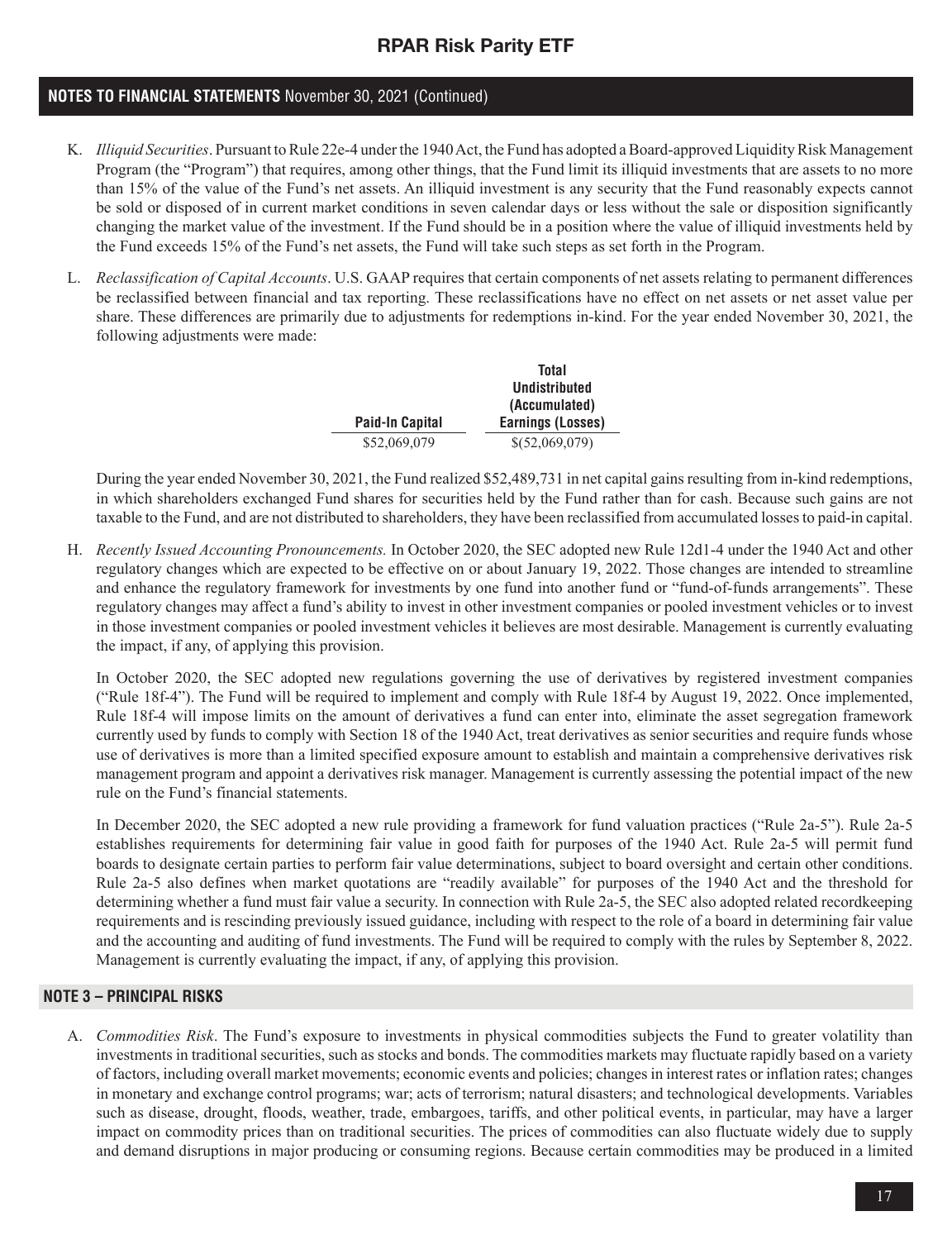### **NOTES TO FINANCIAL STATEMENTS** November 30, 2021 (Continued)

number of countries and may be controlled by a small number of producers, political, economic, and supply-related events in such countries could have a disproportionate impact on the prices of such commodities. These factors may affect the value of the Fund in varying ways, and different factors may cause the value and the volatility of the Fund to move in inconsistent directions at inconsistent rates. The current or "spot" prices of physical commodities may also affect, in a volatile and inconsistent manner, the prices of futures contracts in respect of the relevant commodity.

- B. *Credit Risk*. An issuer or guarantor of debt instruments or the counterparty to a derivatives contract, repurchase agreement or loan of portfolio securities may be unable or unwilling to make its timely interest and/or principal payments or to otherwise honor its obligations. Debt instruments are subject to varying degrees of credit risk, which may be reflected in their credit ratings. There is the chance that the Fund's portfolio holdings will have their credit ratings downgraded or will default (i.e., fail to make scheduled interest or principal payments), potentially reducing the Fund's income level or share price.
- C. *Currency Exchange Rate Risk*. The Fund invests, directly or indirectly, in investments denominated in non-U.S. currencies or in securities that provide exposure to such currencies. Changes in currency exchange rates and the relative value of non-U.S. currencies will affect the value of the Fund's investments and the value of your Shares. Currency exchange rates can be very volatile and can change quickly and unpredictably. As a result, the value of an investment in the Fund may change quickly and without warning, and you may lose money.
- D. *Depositary Receipt Risk.* Depositary receipts involve risks similar to those associated with investments in foreign securities and certain additional risks. Depositary receipts listed on U.S. or foreign exchanges are issued by banks or trust companies, and entitle the holder to all dividends and capital gains that are paid out on the underlying foreign shares ("Underlying Shares"). When the Fund invests in depositary receipts as a substitute for an investment directly in the Underlying Shares, the Fund is exposed to the risk that the depositary receipts may not provide a return that corresponds precisely with that of the Underlying Shares.
- E. *Derivatives Risk.* The Fund's derivative investments have risks, including the imperfect correlation between the value of such instruments and the underlying assets or index; the loss of principal, including the potential loss of amounts greater than the initial amount invested in the derivative instrument; the possible default of the other party to the transaction; and illiquidity of the derivative investments. If a counterparty becomes bankrupt or otherwise fails to perform its obligations under a derivative contract due to financial difficulties, the Fund may experience significant delays in obtaining any recovery under the derivative contract in a bankruptcy or other reorganization proceeding. The derivatives used by the Fund may give rise to a form of leverage. Leverage magnifies the potential for gain and the risk of loss. Certain of the Fund's transactions in derivatives could also affect the amount, timing, and character of distributions to shareholders, which may result in the Fund realizing more short-term capital gain and ordinary income subject to tax at ordinary income tax rates than it would if it did not engage in such transactions, which may adversely impact the Fund's after-tax returns.
- F. *Emerging Markets Risk*. The Fund may invest in securities issued by companies domiciled or headquartered in emerging market nations. Investments in securities traded in developing or emerging markets, or that provide exposure to such securities or markets, can involve additional risks relating to political, economic, currency, or regulatory conditions not associated with investments in U.S. securities and investments in more developed international markets. Such conditions may impact the ability of the Fund to buy, sell, or otherwise transfer securities, adversely affect the trading market and price for Shares and cause the Fund to decline in value.
- G. *Equity Market Risk*. The Fund will invest in common stocks directly or indirectly through ETFs. Common stocks, such as those held by the Fund, are generally exposed to greater risk than other types of securities, such as preferred stock and debt obligations, because common stockholders generally have inferior rights to receive payment from issuers. The equity securities held in the Fund's portfolio may experience sudden, unpredictable drops in value or long periods of decline in value. This may occur because of factors that affect securities markets generally or factors affecting specific issuers, industries, or sectors in which the Fund invests. Securities in the Fund's portfolio may underperform in comparison to securities in the general financial markets, a particular financial market, or other asset classes, due to a number of factors, including inflation (or expectations for inflation), interest rates, global demand for particular products or resources, natural disasters or events, pandemic diseases, terrorism, regulatory events, or government controls.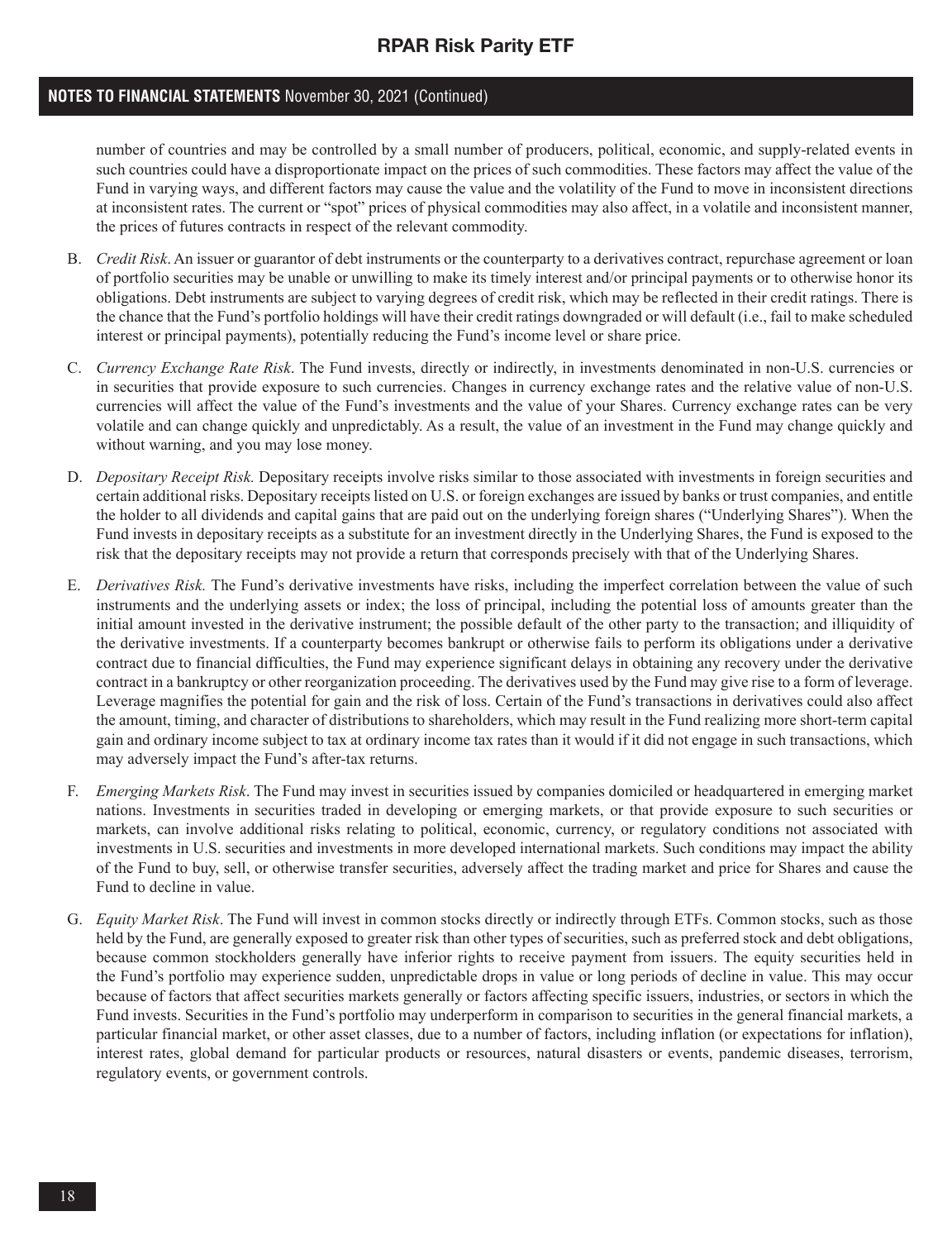### **NOTES TO FINANCIAL STATEMENTS** November 30, 2021 (Continued)

- H. *Exchange-Traded Fund ("ETF") Risks.*
	- *Authorized Participants, Market Makers, and Liquidity Providers Concentration Risk*. The Fund has a limited number of financial institutions that are authorized to purchase and redeem Shares directly from the Fund (known as "Authorized Participants" or "APs"). In addition, there may be a limited number of market makers and/or liquidity providers in the marketplace. To the extent either of the following events occur, Shares may trade at a material discount to NAV and possibly face delisting: (i) APs exit the business or otherwise become unable to process creation and/or redemption orders and no other APs step forward to perform these services; or (ii) market makers and/or liquidity providers exit the business or significantly reduce their business activities and no other entities step forward to perform their functions.
	- *Costs of Buying or Selling Shares*. Due to the costs of buying or selling Shares, including brokerage commissions imposed by brokers and bid-ask spreads, frequent trading of Shares may significantly reduce investment results and an investment in Shares may not be advisable for investors who anticipate regularly making small investments.
	- *Shares May Trade at Prices Other Than NAV*. As with all ETFs, Shares may be bought and sold in the secondary market at market prices. Although it is expected that the market price of Shares will approximate the Fund's NAV, there may be times when the market price of Shares is more than the NAV intra-day (premium) or less than the NAV intra-day (discount) due to supply and demand of Shares or during periods of market volatility. This risk is heightened in times of market volatility, periods of steep market declines, and periods when there is limited trading activity for Shares in the secondary market, in which case such premiums or discounts may be significant. Because securities held by the Fund may trade on foreign exchanges that are closed when the Fund's primary listing exchange is open, the Fund is likely to experience premiums and discounts greater than those of ETFs holding only domestic securities.
	- *Trading*. Although Shares are listed on a national securities exchange, such as NYSE Arca, Inc. (the "Exchange"), and may be traded on U.S. exchanges other than the Exchange, there can be no assurance that Shares will trade with any volume, or at all, on any stock exchange. In stressed market conditions, the liquidity of Shares may begin to mirror the liquidity of the Fund's underlying portfolio holdings, which can be significantly less liquid than Shares.
- I. *Foreign Securities Risk.* Investments in securities or other instruments of non-U.S. issuers involve certain risks not involved in domestic investments and may experience more rapid and extreme changes in value than investments in securities of U.S. companies. Financial markets in foreign countries often are not as developed, efficient, or liquid as financial markets in the United States, and therefore, the prices of non-U.S. securities and instruments can be more volatile. In addition, the Fund will be subject to risks associated with adverse political and economic developments in foreign countries, which may include the imposition of economic sanctions. Generally, there is less readily available and reliable information about non-U.S. issuers due to less rigorous disclosure or accounting standards and regulatory practices.
- J. *Futures Contracts Risk.* A futures contract is a standardized agreement to buy or sell a specific quantity of an underlying instrument at a specific price at a specific future time. A decision as to whether, when, and how to use futures involves the exercise of skill and judgment and even a well-conceived futures transaction may be unsuccessful because of market behavior or unexpected events. In addition to the risks associated with all derivatives, the prices of futures can be highly volatile, using futures can lower total return, and the potential loss from futures can exceed the Fund's initial investment in such contracts.
- K. *Gold Risk.* The prices of precious metals, such as gold, rise and fall in response to many factors, including: economic cycles; changes in inflation or expectations about inflation in various countries; interest rates; currency fluctuations; metal sales by governments, central banks, or international agencies; investment speculation; resource availability; fluctuations in industrial and commercial supply and demand; government regulation of the metals and materials industries; and government prohibitions or restrictions on the private ownership of certain precious and rare metals.
- L. *Government Obligations Risk*. The Fund may invest in securities issued by the U.S. government or its agencies or instrumentalities. There can be no guarantee that the United States will be able to meet its payment obligations with respect to such securities. Additionally, market prices and yields of securities supported by the full faith and credit of the U.S. government or other countries may decline or be negative for short or long periods of time.
- M. *Interest Rate Risk*. Generally, the value of fixed income securities will change inversely with changes in interest rates. As interest rates rise, the market value of fixed income securities tends to decrease. Conversely, as interest rates fall, the market value of fixed income securities tends to increase. This risk will be greater for long-term securities than for short-term securities. Changes in government intervention may have adverse effects on investments, volatility, and illiquidity in debt markets.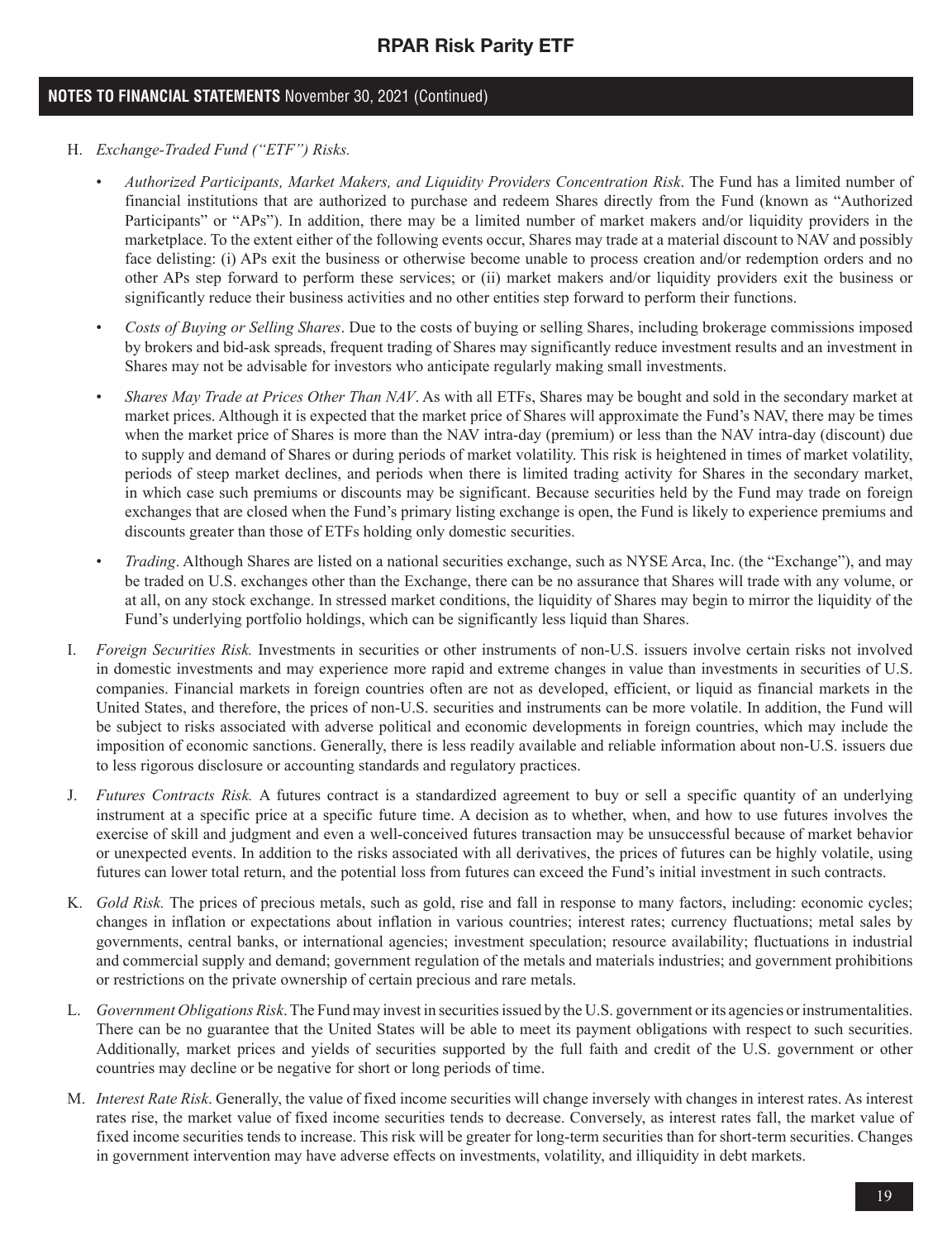### **NOTES TO FINANCIAL STATEMENTS** November 30, 2021 (Continued)

- N. *Market Capitalization Risk*.
	- *Large-Capitalization Investing*. The securities of large-capitalization companies may be relatively mature compared to smaller companies and therefore subject to slower growth during times of economic expansion. Large-capitalization companies may also be unable to respond quickly to new competitive challenges, such as changes in technology and consumer tastes.
	- *Mid-Capitalization Investing*. The securities of mid-capitalization companies may be more vulnerable to adverse issuer, market, political, or economic developments than securities of large-capitalization companies. The securities of midcapitalization companies generally trade in lower volumes and are subject to greater and more unpredictable price changes than large-capitalization stocks or the stock market as a whole.
	- *Small-Capitalization Investing*. The securities of small-capitalization companies may be more vulnerable to adverse issuer, market, political, or economic developments than securities of large- or mid-capitalization companies. The securities of small-capitalization companies generally trade in lower volumes and are subject to greater and more unpredictable price changes than large- or mid-capitalization stocks or the stock market as a whole. There is typically less publicly available information concerning smaller-capitalization companies than for larger, more established companies.
- O. *Maturity Risk*. A debt security with a longer maturity may fluctuate in value more than one with a shorter maturity.
- P. *Non-Diversification Risk.* Because the Fund is "non-diversified," it may invest a greater percentage of its assets in the securities of a single issuer or a smaller number of issuers than if it was a diversified fund. As a result, a decline in the value of an investment in a single issuer or a smaller number of issuers could cause the Fund's overall value to decline to a greater degree than if the Fund held a more diversified portfolio.
- Q. *Other Investment Companies Risk*. The Fund will incur higher and duplicative expenses when it invests in ETFs and other investment companies. There is also the risk that the Fund may suffer losses due to the investment practices of the underlying funds. When the Fund invests in other investment companies, the Fund will be subject to substantially the same risks as those associated with the direct ownership of securities held by such investment companies.
- R. *United States Treasury Inflation Protected Securities ("TIPS") Risk*. Interest payments on TIPS are unpredictable and will fluctuate as the principal and corresponding interest payments are adjusted for inflation. There can be no assurance that the Consumer Price Index will accurately measure the real rate of inflation in the prices of goods and services. Any increases in the principal amount of TIPS will be considered taxable ordinary income, even though the Fund or applicable underlying ETF will not receive the principal until maturity. As a result, the Fund may make income distributions to shareholders that exceed the cash it receives. In addition, TIPS are subject to credit risk, interest rate risk, and maturity risk.

#### **NOTE 4 – COMMITMENTS AND OTHER RELATED PARTY TRANSACTIONS**

Toroso Investments, LLC (the "Adviser") serves as investment adviser to the Fund pursuant to an investment advisory agreement between the Trust and the Adviser with respect to the Fund (the "Advisory Agreement") and, pursuant to the Advisory Agreement, has overall responsibility for the general management and administration of the Fund, subject to the direction and oversight of the Board. The Adviser is also responsible for trading portfolio securities on behalf of the Fund, including selecting broker-dealers to execute purchase and sale transactions, subject to the supervision of the Board.

Pursuant to the Advisory Agreement, the Fund pays the Adviser a unitary management fee (the "Management Fee") based on the average daily net assets of the Fund as follows:

|                       | <b>Management Fee</b> |
|-----------------------|-----------------------|
| <b>Management Fee</b> | <b>After Waiver</b>   |
| $0.50\%$              | $0.47\%$              |

The Adviser has contractually agreed to waive 0.03% of its Management Fee until at least March 31, 2022 (the "Fee Waiver Agreement"). The Fee Waiver Agreement may be terminated only by, or with the consent of, the Board. Any waived Management Fees are not able to be recouped by the Adviser under the Fee Waiver Agreement. Management Fees for the year ended November 30, 2021 are disclosed in the Statement of Operations.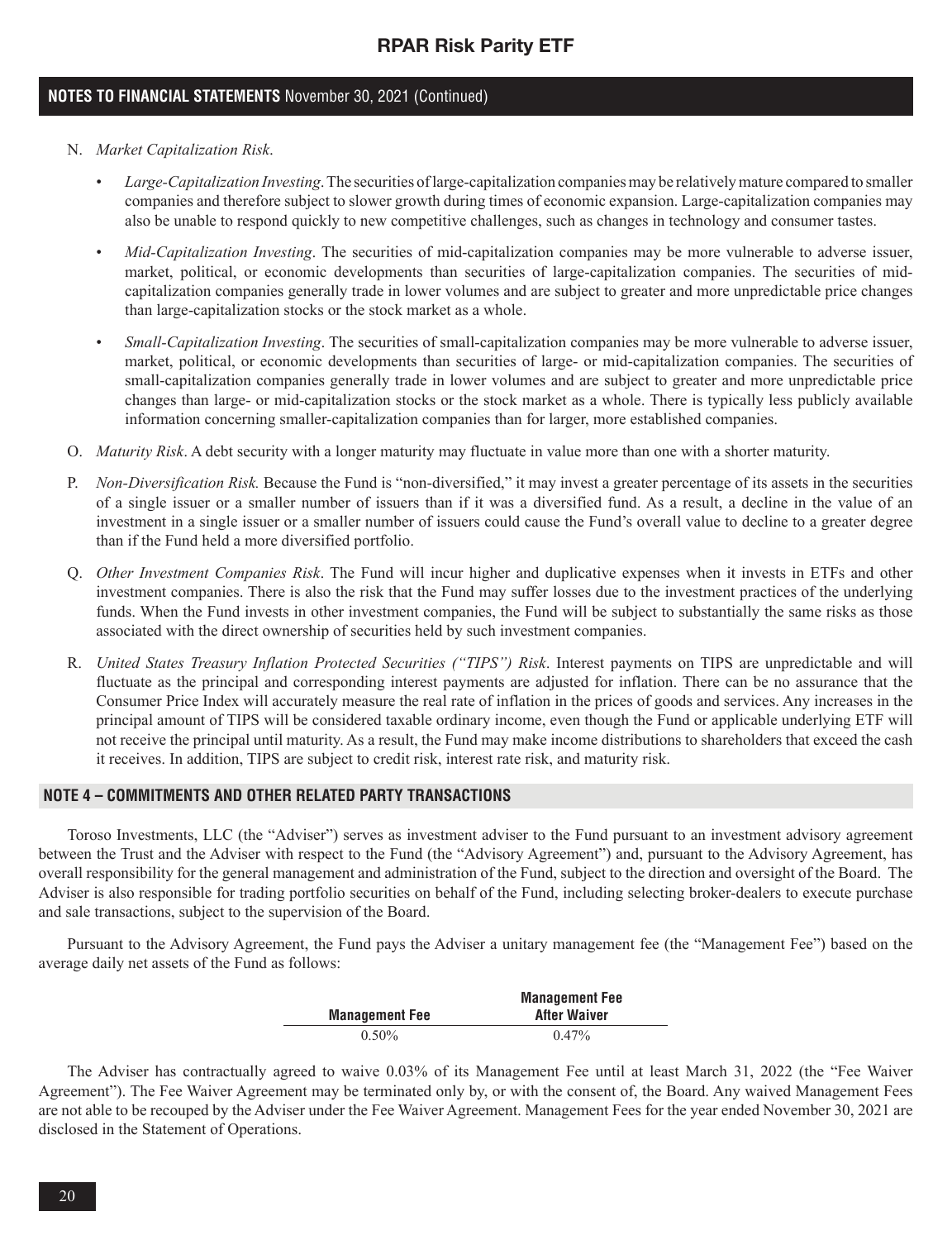### **NOTES TO FINANCIAL STATEMENTS** November 30, 2021 (Continued)

Out of the Management Fee, the Adviser is obligated to pay or arrange for the payment of substantially all expenses of the Fund, including the cost of sub-advisory, transfer agency, custody, fund administration, and all other related services necessary for the Fund to operate. Under the Advisory Agreement, the Adviser has agreed to pay all expenses incurred by the Fund except for interest charges on any borrowings, dividends and other expenses on securities sold short, taxes, brokerage commissions and other expenses incurred in placing orders for the purchase and sale of securities and other investment instruments, acquired fund fees and expenses, accrued deferred tax liability, extraordinary expenses, distribution fees and expenses paid by the Fund under any distribution plan adopted pursuant to Rule 12b-1 under the 1940 Act ("Excluded Expenses"), and the Management Fee payable to the Adviser. To the extent the Fund incurs Excluded Expenses, the Fund's Total Annual Fund Operating Expenses After Fee Waiver will be greater than 0.47%. The Management Fees incurred are paid monthly to the Adviser.

Tidal ETF Services LLC ("Tidal"), an affiliate of the Adviser, serves as the Fund's administrator and, in that capacity, performs various administrative and management services for the Fund. Tidal coordinates the payment of Fund-related expenses and manages the Trust's relationships with its various service providers.

U.S. Bancorp Fund Services, LLC, doing business as U.S. Bank Global Fund Services ("Fund Services"), serves as the Fund's subadministrator, fund accountant and transfer agent. In those capacities, Fund Services performs various administrative and accounting services for the Fund. Fund Services prepares various federal and state regulatory filings, reports and returns for the Fund, including regulatory compliance monitoring and financial reporting; prepares reports and materials to be supplied to the Board; and monitors the activities of the Fund's custodian. U.S. Bank N.A. (the "Custodian"), an affiliate of Fund Services, serves as the Fund's custodian. The Custodian acts as the securities lending agent (the "Securities Lending Agent") for the Fund.

Foreside Fund Services, LLC (the "Distributor") acts as the Fund's principal underwriter in a continuous public offering of the Fund's shares.

Certain officers and a trustee of the Trust are affiliated with the Adviser and Fund Services. Neither the affiliated trustee nor the Trust's officers receive compensation from the Fund.

#### **NOTE 5 – SECURITIES LENDING**

The Fund may lend up to 33 1/3% of the value of the securities in its portfolio to brokers, dealers and financial institutions (but not individuals) under terms of participation in a securities lending program administered by the Securities Lending Agent. The securities lending agreement requires that loans are collateralized at all times in an amount equal to at least the market value of the securities loaned by the Fund. The Fund receives compensation in the form of fees and earned interest on the cash collateral. Due to timing issues of when a security is recalled from loan, the financial statements may differ in presentation. The amount of fees depends on a number of factors including the type of security and length of the loan. The Fund continues to receive interest payments or dividends on the securities loaned during the borrowing period. Gain or loss in the value of securities loaned that may occur during the term of the loan will be for the account of the Fund. The Fund has the right under the terms of the securities lending agreements to recall the securities from the borrower on demand.

| <b>Fund</b>                 | <b>Market Value of</b><br><b>Securities on Loan</b> | Pavable on<br><b>Collateral Received</b> | <b>Percentage of</b><br>Net Assets of<br><b>Securities on Loan</b> |
|-----------------------------|-----------------------------------------------------|------------------------------------------|--------------------------------------------------------------------|
| <b>RPAR Risk Parity ETF</b> | \$101.833.181                                       | \$105,246,427                            | $6.6\%$                                                            |

**Percentage of** 

As of November 30, 2021, the Fund had loaned securities and received cash collateral for the loans. The cash collateral is invested in the Mount Vernon Liquid Assets Portfolio, LLC of which the investment objective is to seek to maximize income to the extent consistent with the preservation of capital and liquidity and maintain a stable NAV of \$1.00. Although risk is mitigated by the collateral, the Fund could experience a delay in recovering their securities and possible loss of income or value if the borrower fails to return the borrowed securities. In addition, the Fund bears the risk of loss associated with the investment of cash collateral received.

During the year ended November 30, 2021, the Fund loaned securities that were collateralized by cash. The cash collateral received was invested in the Mount Vernon Liquid Asset Portfolio, LLC as listed in the Fund's Schedule of Investments. Securities lending income is disclosed in the Fund's Statement of Operations.

The Fund is not subject to a master netting agreement with respect to the Fund's participation in securities lending; therefore, no additional disclosures regarding netting arrangements are required.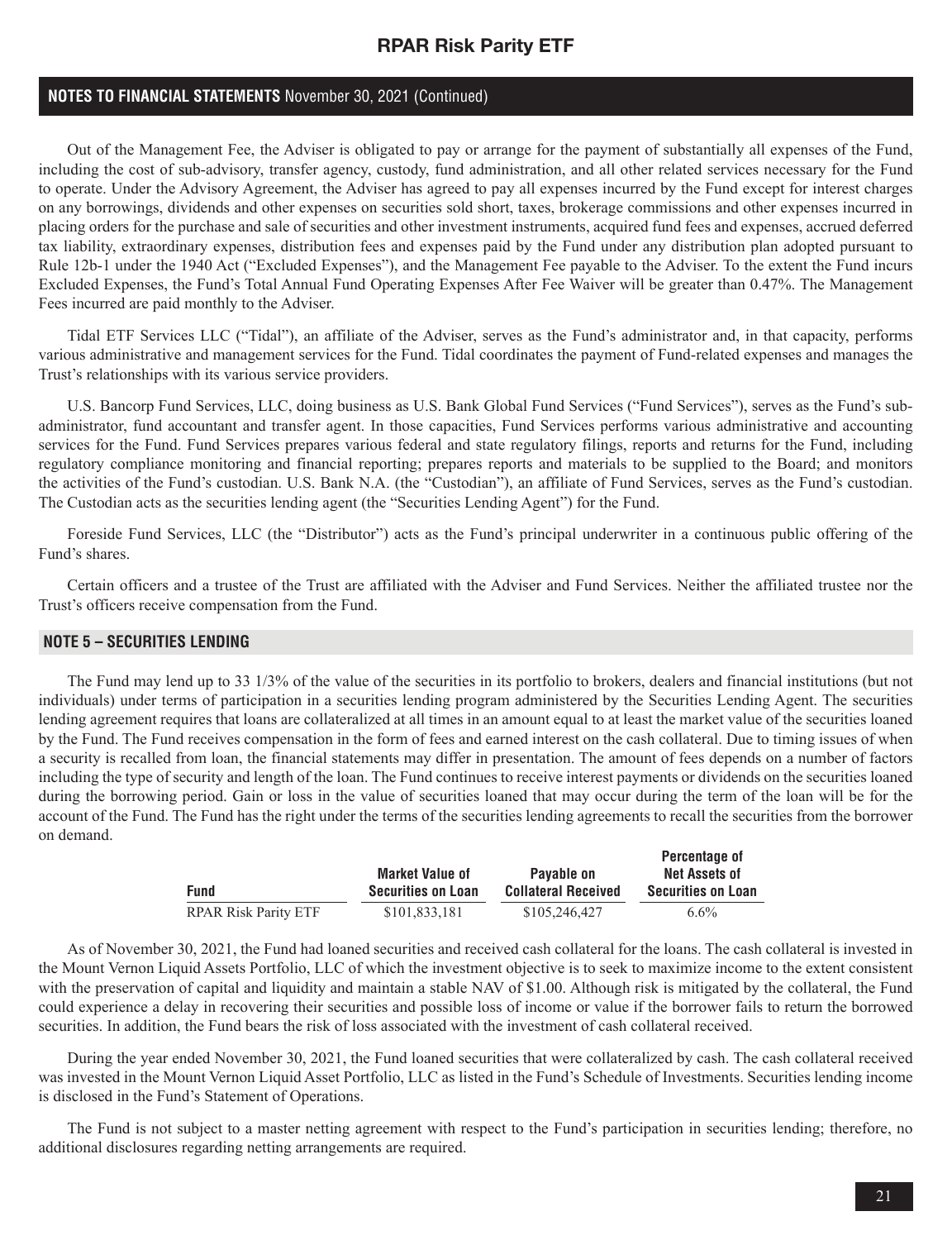### **NOTES TO FINANCIAL STATEMENTS** November 30, 2021 (Continued)

### **NOTE 6 – PURCHASES AND SALES OF SECURITIES**

For the year ended November 30, 2021, the cost of purchases and proceeds from the sales or maturities of securities, excluding shortterm investments, U.S. government securities and in-kind transactions were \$108,263,388 and \$102,681,250, respectively.

For the year ended November 30, 2021, the cost of purchases and proceeds from the sales or maturities of long-term U.S. Government securities, excluding in-kind transactions were \$376,501,090 and \$63,369,596, respectively.

For the year ended November 30, 2021, in-kind transactions associated with creations and redemptions for the fund were \$378,130,643 and \$195,998,843, respectively.

### **NOTE 7 – INCOME TAXES AND DISTRIBUTIONS TO SHAREHOLDERS**

The tax character of distributions paid during the year ended November 30, 2021 and period ended November 30, 2020, are as follows:

|                          | November 30. | November 30. |           |  |
|--------------------------|--------------|--------------|-----------|--|
| Distributions paid from: | 2021         |              | 2020      |  |
| Ordinary income          | 13.377.074   |              | 2.652.617 |  |

As of November 30, 2021, the components of accumulated earnings (losses) on a tax basis were as follows:

| Cost of investments $(1)$                      | \$1,459,136,252 |
|------------------------------------------------|-----------------|
| Gross tax unrealized appreciation              | 150,565,456     |
| Gross tax unrealized depreciation              | (22,056,239)    |
| Net tax unrealized appreciation (depreciation) | 128,509,217     |
| Undistributed ordinary income (loss)           | 14,010,450      |
| Undistributed long-term capital gain (loss)    |                 |
| Total distributable earnings                   | 14,010,450      |
| Other accumulated gain (loss)                  | (26, 715, 588)  |
| Total accumulated gain (loss)                  | 115,804,079     |
|                                                |                 |

The difference between book and tax-basis cost of investments was attributable primarily to the treatment of wash sales, PFIC adjustments and Grantor Trust adjustments.

Net capital losses incurred after November 30 and net investment losses incurred after December 31, and within the taxable year, are deemed to arise on the first business day of the Fund's next taxable year. As of November 30, 2021, the Fund had no late year losses and had short-term and long-term capital loss carryovers of \$21,297,975 and \$5,417,613, respectively, which do not expire.

### **NOTE 8 – CREDIT FACILITY**

U.S. Bank N.A. has made available to the Fund a credit facility pursuant to a Loan Agreement for temporary or extraordinary purposes. Credit facility details for the year ended November 30, 2021, are as follows:

| Maximum available credit                            | 50,000,000 |
|-----------------------------------------------------|------------|
| Largest amount outstanding on an individual day     |            |
| Average daily loan outstanding                      |            |
| Credit facility outstanding as of November 30, 2021 |            |
| Average interest rate                               |            |

Interest expense incurred for the year ended November 30, 2021 is disclosed in the Statement of Operations, if applicable.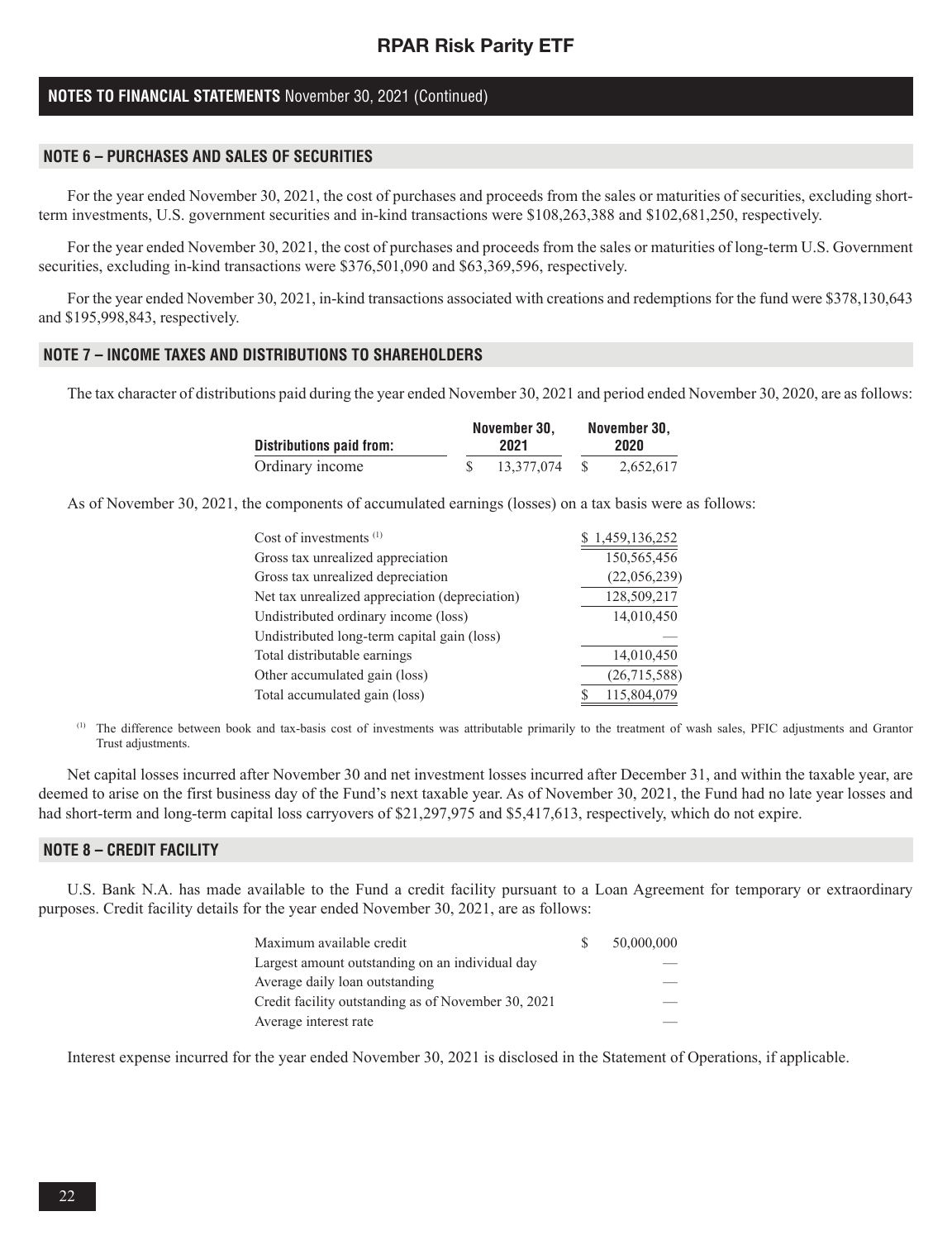### **NOTES TO FINANCIAL STATEMENTS** November 30, 2021 (Continued)

#### **NOTE 9 – SHARE TRANSACTIONS**

Shares of the Fund are listed and traded on the Exchange. Market prices for the shares may be different from their NAV. The Fund issues and redeems shares on a continuous basis at NAV generally in large blocks of shares, called "Creation Units." Creation Units are issued and redeemed principally in-kind for securities included in a specified universe. Once created, shares generally trade in the secondary market at market prices that change throughout the day. Except when aggregated in Creation Units, shares are not redeemable securities of the Fund. Creation Units may only be purchased or redeemed by Authorized Participants. An Authorized Participant is either (i) a broker-dealer or other participant in the clearing process through the Continuous Net Settlement System of the National Securities Clearing Corporation or (ii) a Depository Trust Company participant and, in each case, must have executed a Participant Agreement with the Distributor. Most retail investors do not qualify as Authorized Participants nor have the resources to buy and sell whole Creation Units. Therefore, they are unable to purchase or redeem the shares directly from the Fund. Rather, most retail investors may purchase shares in the secondary market with the assistance of a broker and are subject to customary brokerage commissions or fees.

The Fund currently offers one class of shares, which has no front-end sales load, no deferred sales charge, and no redemption fee. A fixed transaction fee is imposed for the transfer and other transaction costs associated with the purchase or sale of Creation Units. The standard fixed transaction fee for the Fund is \$750, payable to the Custodian. The fixed transaction fee may be waived on certain orders if the Fund's Custodian has determined to waive some or all of the costs associated with the order or another party, such as the Adviser, has agreed to pay such fee. In addition, a variable fee may be charged on all cash transactions or substitutes for Creation Units of up to a maximum of 2% of the value of the Creation Units subject to the transaction. Variable fees are imposed to compensate the Fund for transaction costs associated with the cash transactions. Variable fees received by the Fund, if any, are disclosed in the capital shares transactions section of the Statement of Changes in Net Assets. The Fund may issue an unlimited number of shares of beneficial interest, with no par value. All shares of the Fund have equal rights and privileges.

#### **NOTE 10 – COVID-19 PANDEMIC**

U.S. and international markets have experienced significant periods of volatility in recent years and months due to a number of economic, political and global macro factors including the impact of the novel coronavirus (COVID-19) as a global pandemic, which has resulted in public health issues, growth concerns in the U.S. and overseas, layoffs, rising unemployment claims, changed travel and social behaviors, and reduced consumer spending. The recovery from the effects of COVID-19 is uncertain and may last for an extended period of time. These developments as well as other events could result in further market volatility and negatively affect financial asset prices, the liquidity of certain securities and the normal operations of securities exchanges and other markets. As a result, the risk environment remains elevated. The Adviser will monitor developments and seek to manage the Fund in a manner consistent with the Fund's investment objective but there can be no assurance that it will be successful in doing so.

#### **NOTE 11 – SUBSEQUENT EVENTS**

In preparing these financial statements, the Fund has evaluated events and transactions for potential recognition or disclosure through the date the financial statements were issued. Other than as set forth below, the Fund has determined that there are no subsequent events that would need to be disclosed in the Fund's financial statements.

The Board has approved a change in the Fund's fiscal year end from November 30 to December 31. Shareholders will also receive an annual report for the period ended December 31, 2021.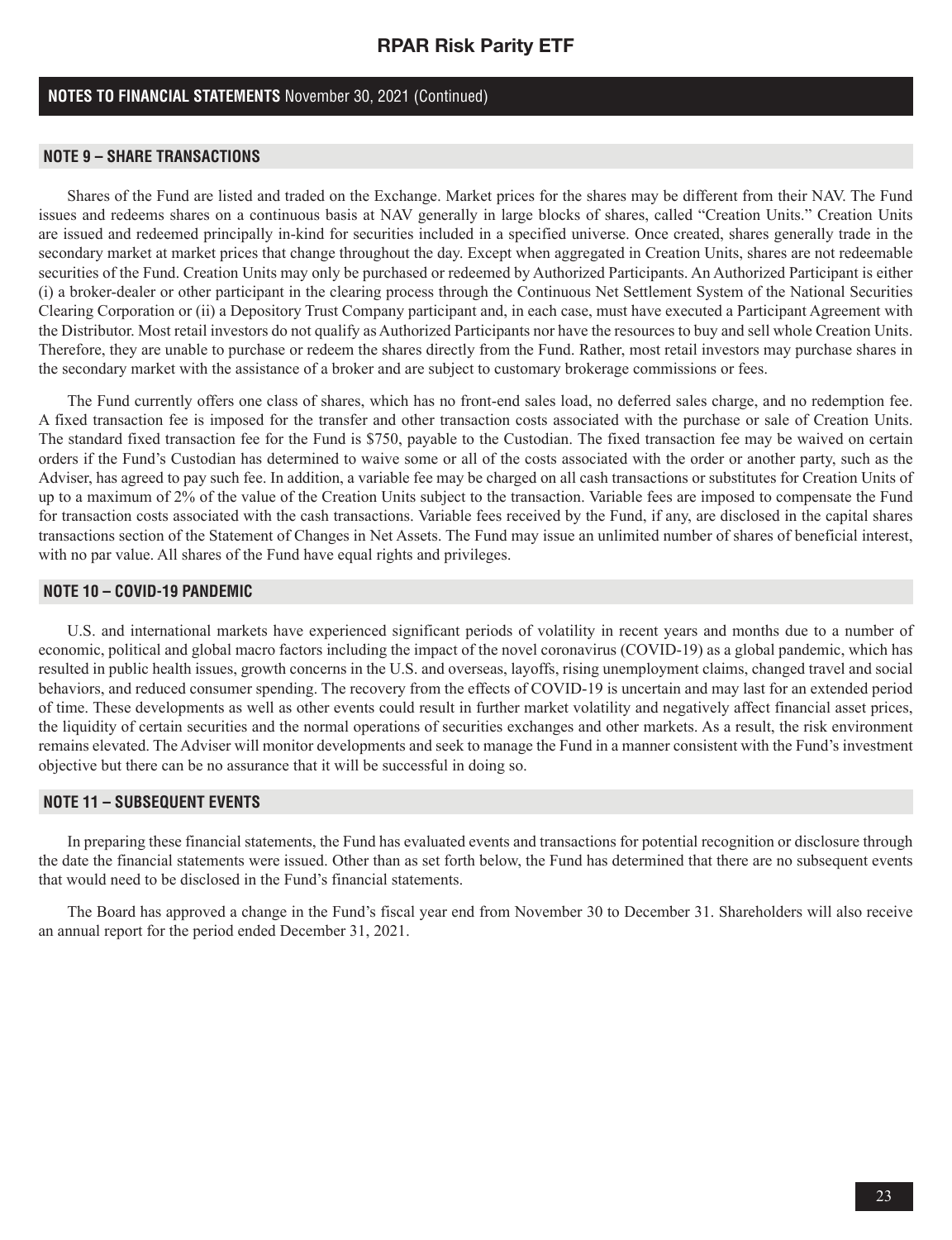### **REPORT OF INDEPENDENT REGISTERED PUBLIC ACCOUNTING FIRM**

**To the Shareholders of RPAR Risk Parity ETF and The Board of Trustees of Tidal ETF Trust**

#### **Opinion on the Financial Statements**

We have audited the accompanying statement of assets and liabilities of RPAR Risk Parity ETF (the "Fund"), a series of Tidal ETF Trust (the "Trust"), including the schedule of investments, as of November 30, 2021, the related statement of operations for the year then ended, and the statement of changes in net assets and the financial highlights for the year then ended and for the period December 12, 2019 (commencement of operations) to November 30, 2020, and the related notes (collectively referred to as the "financial statements"). In our opinion, the financial statements present fairly, in all material respects, the financial position of the Fund as of November 30, 2021, the results of its operations for the year then ended, and the changes in its net assets and the financial highlights for the year then ended and for the period December 12, 2019 to November 30, 2020, in conformity with accounting principles generally accepted in the United States of America.

#### **Basis for Opinion**

These financial statements are the responsibility of the Fund's management. Our responsibility is to express an opinion on the Fund's financial statements based on our audits. We are a public accounting firm registered with the Public Company Accounting Oversight Board (United States) ("PCAOB") and are required to be independent with respect to the Fund in accordance with the U.S. federal securities laws and the applicable rules and regulations of the Securities and Exchange Commission and the PCAOB. We have served as the auditor of one or more of the funds in the Trust since 2018.

We conducted our audits in accordance with the standards of the PCAOB. Those standards require that we plan and perform the audits to obtain reasonable assurance about whether the financial statements are free of material misstatement, whether due to error or fraud. The Fund is not required to have, nor were we engaged to perform, an audit of its internal control over financial reporting. As part of our audits we are required to obtain an understanding of internal control over financial reporting, but not for the purpose of expressing an opinion on the effectiveness of the Fund's internal control over financial reporting. Accordingly, we express no such opinion.

Our audits included performing procedures to assess the risks of material misstatement of the financial statements, whether due to error or fraud, and performing procedures that respond to those risks. Such procedures included examining, on a test basis, evidence regarding the amounts and disclosures in the financial statements. Our audits also included evaluating the accounting principles used and significant estimates made by management, as well as evaluating the overall presentation of the financial statements. Our procedures included confirmation of securities owned as of November 30, 2021 by correspondence with the custodian and brokers or through other appropriate auditing procedures when replies from brokers were unable to be obtained. We believe that our audits provide a reasonable basis for our opinion.

Tait, weller & Baher CLP

**TAIT, WELLER & BAKER LLP**

**Philadelphia, Pennsylvania January 27, 2022**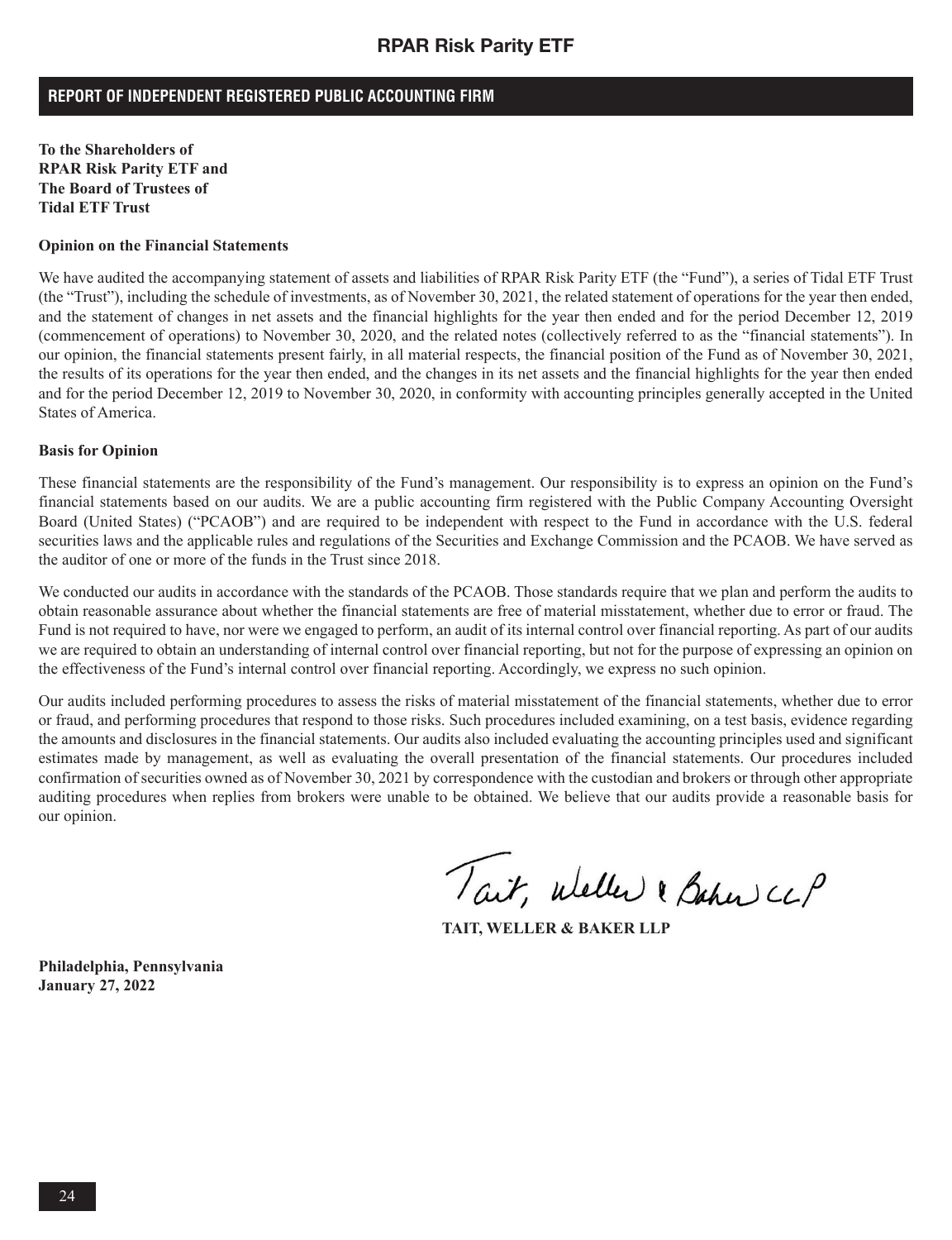### **EXPENSE EXAMPLE** For the Six Months Ended November 30, 2021 (Unaudited)

As a shareholder of the Fund, you incur two types of costs: (1) transaction costs, including brokerage commissions paid on purchases and sales of Fund shares, and (2) ongoing costs, including management fees of the Fund. The example is intended to help you understand your ongoing costs (in dollars) of investing in the Fund and to compare these costs with the ongoing costs of investing in other funds. The example is based on an investment of \$1,000 invested at the beginning of the period and held for the entire period indicated, which is from June 1, 2021 to November 30, 2021.

#### **Actual Expenses**

The first line of the following table provides information about actual account values and actual expenses. To the extent the Fund invests in shares of other investment companies as part of its investment strategy, you will indirectly bear your proportionate share of any fees and expenses charged by the underlying funds in which the Fund invests in addition to the expenses of the Fund. Actual expenses of the underlying funds are expected to vary among the various underlying funds. These expenses are not included in the example. The example includes, but is not limited to, unitary fees. However, the example does not include portfolio trading commissions and related expenses. You may use the information in this line, together with the amount you invested, to estimate the expenses that you paid over the period. Simply divide your account value by \$1,000 (for example, an \$8,600 account value divided by \$1,000 = 8.6), then, multiply the result by the number in the first line under the heading entitled "Expenses Paid During the Period'' to estimate the expenses you paid on your account during this period.

#### **Hypothetical Example for Comparison Purposes**

The second line of the following table provides information about hypothetical account values and hypothetical expenses based on the Fund's actual expense ratio and an assumed rate of return of 5% per year before expenses, which is not the Fund's actual return. The hypothetical account values and expenses may not be used to estimate the actual ending account balance or expenses you paid for the period. You may use this information to compare the ongoing costs of investing in the Fund and other funds. To do so, compare this 5% hypothetical example with the 5% hypothetical examples that appear in the shareholder reports of the other funds. Please note that the expenses shown in the table are meant to highlight your ongoing costs only and do not reflect any transactional costs, such as brokerage commissions paid on purchases and sales of the Fund's shares. Therefore, the second line of the table is useful in comparing ongoing costs only and will not help you determine the relative total costs of owning different funds. If these transactional costs were included, your costs would have been higher.

|                                                       | <b>Beginning</b><br><b>Account Value</b> | <b>Ending</b><br><b>Account Value</b><br>November 30. | <b>Expenses Paid</b><br><b>During the Period</b><br>June 1, 2021 – |  |
|-------------------------------------------------------|------------------------------------------|-------------------------------------------------------|--------------------------------------------------------------------|--|
|                                                       | <b>June 1, 2021</b>                      | 2021                                                  | November 30, 2021 <sup>(1)</sup>                                   |  |
| Actual $(2)$                                          | 0.0001<br>Æ.                             | 1.050.60                                              | $\frac{\$}{2.42}$                                                  |  |
| Hypothetical (5% annual return before expenses) $(3)$ | .000.00                                  | .022.71                                               | $\frac{\$}{2.38}$                                                  |  |

 $^{(1)}$  Expenses are equal to the Fund's annualized net expense ratio for the most recent six-month period of 0.47% (fee waiver in effect), multiplied by the average account value over the period, multiplied by 183/365 (to reflect the most recent six month period).

(2) Excluding interest expense on futures, your actual cost of investment in the Fund would be \$2.42 and the Fund's annualized expense ratio would be  $0.47\%$ .

(3) Excluding interest expense on futures, your hypothetical cost of investment in the Fund would be \$2.38 and the Fund's annualized expense ratio would be 0.47%.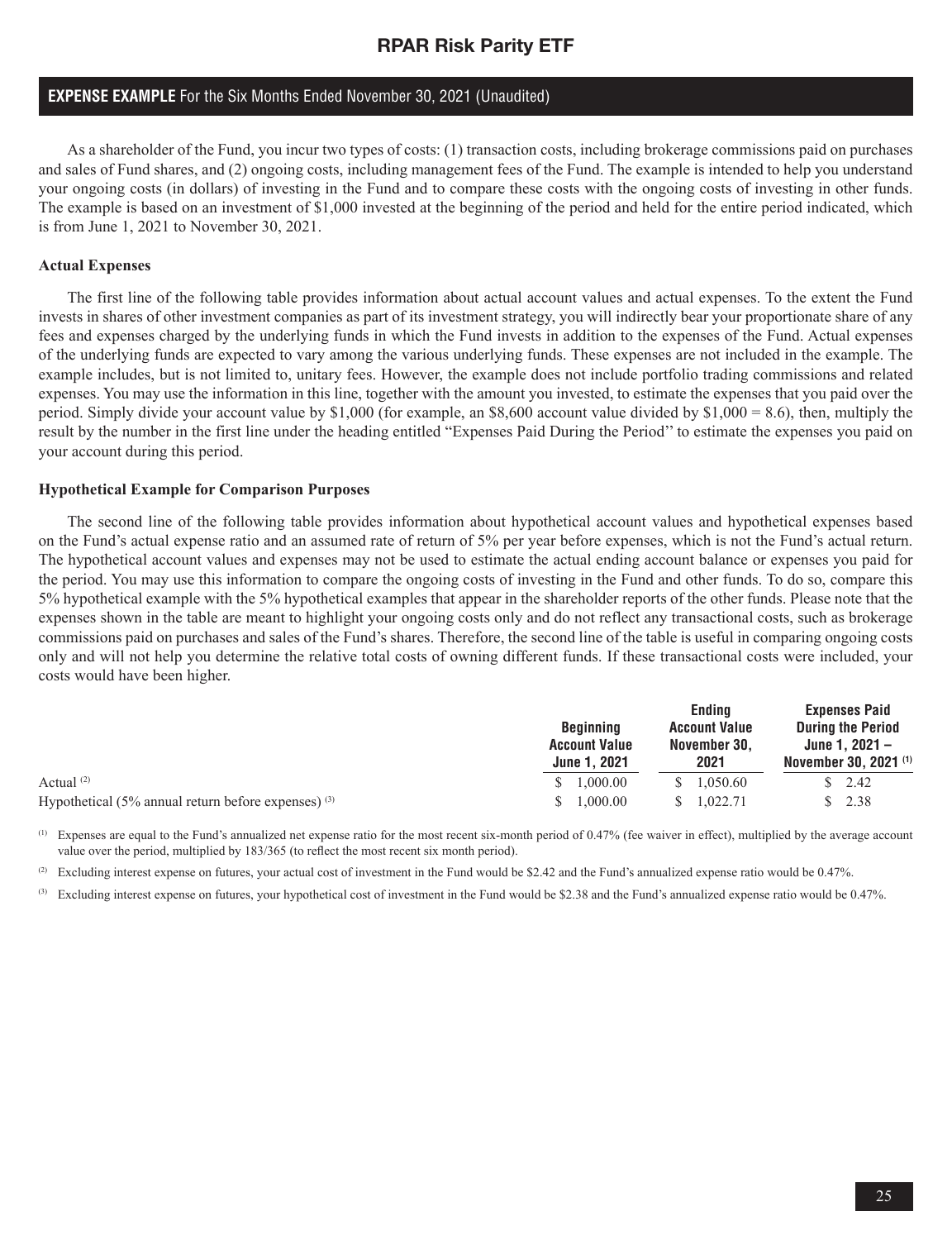### **STATEMENT REGARDING LIQUIDITY RISK MANAGEMENT PROGRAM** (Unaudited)

In accordance with Rule 22e-4 under the Investment Company Act of 1940, as amended ("Rule 22e-4"), Tidal ETF Trust (the "Trust"), on behalf of its series, the RPAR Risk Parity ETF (the "Fund"), has adopted and implemented a liquidity risk management program (the "Program"). The Program seeks to promote effective liquidity risk management for the Fund and to protect the Fund's shareholders from dilution of their interests. The Trust's Board of Trustees (the "Board") has approved the designation of Toroso Investments, LLC, the Fund's investment adviser, as the program administrator (the "Program Administrator"). The Program Administrator has further delegated administration of the Program to a Program Administrator Committee composed of certain Trust officers. The Program Administrator is required to provide a written annual report to the Board regarding the adequacy and effectiveness of the Program, including the operation of the highly liquid investment minimum, if applicable, and any material changes to the Program.

On November 23, 2021, the Board reviewed the Program Administrator's written annual report for the period October 1, 2020 through September 30, 2021 (the "Report"). The Program assesses liquidity risk under both normal and reasonably foreseeable stressed market conditions. The risk is managed by monitoring the degree of liquidity of a fund's investments, limiting the amount of illiquid investments and utilizing various risk management tools and facilities available to a fund, among other means. The Trust has engaged the services of ICE Data Services, a third-party vendor, to provide daily portfolio investment classification services to assist in the Program Administrator's assessment. The Report noted that no material changes had been made to the Program during the review period. The Program Administrator determined that the Program is reasonably designed and operating effectively.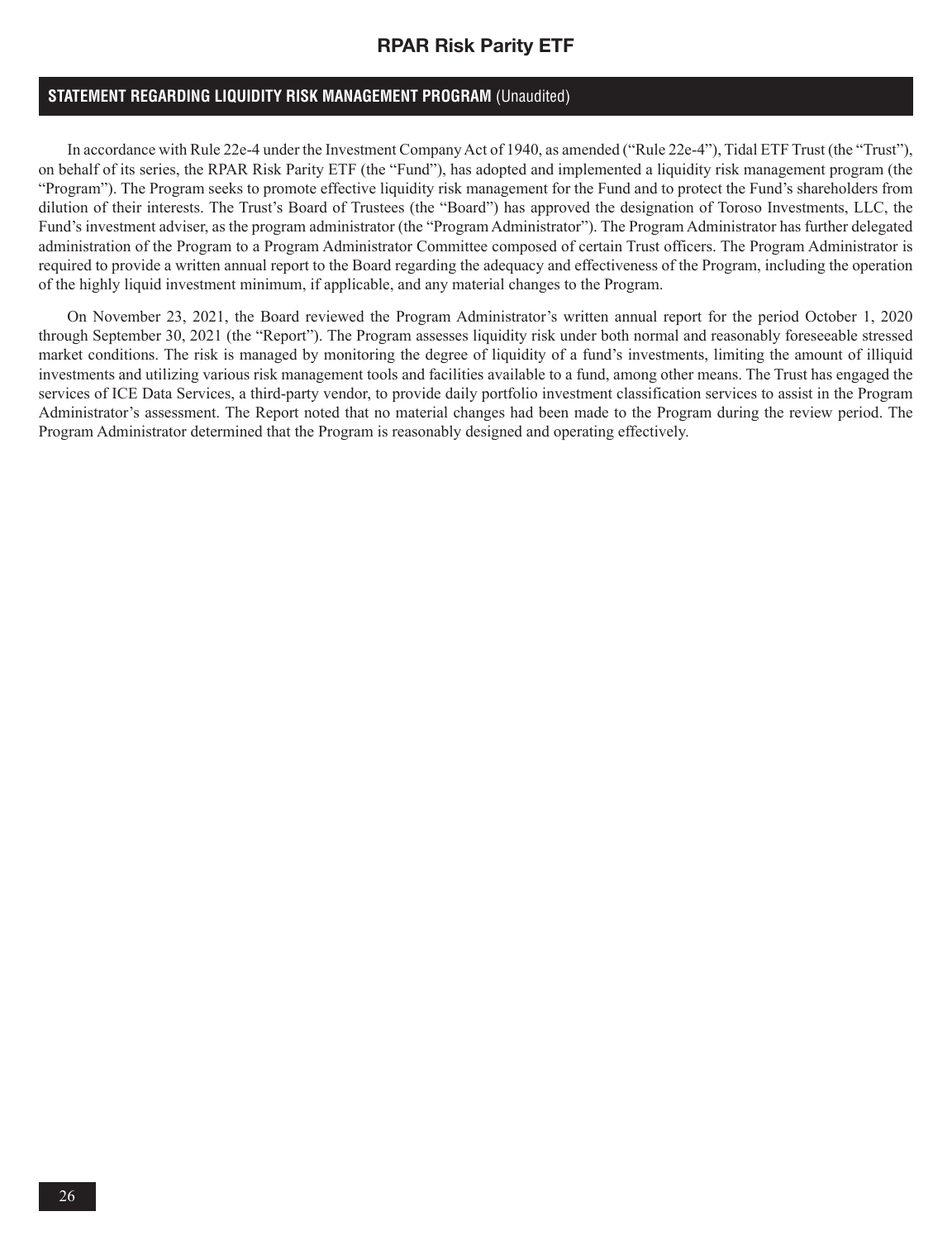## **TRUSTEES AND EXECUTIVE OFFICERS** (Unaudited)

| Name, Address<br>and Year of Birth                                                                                                             | <b>Position</b><br><b>Held with</b><br>the Trust                                  | Term of<br><b>Office and</b><br>Length of<br><b>Time Served</b>                                                                                                                   | <b>Principal</b><br>Occupation(s)<br><b>During Past 5 Years</b>                                                                                                                                                                                                                                                                                                                                                                                                                                                                                                           | <b>Number of</b><br><b>Portfolios in</b><br><b>Fund Complex</b><br>Overseen by<br><b>Trustee</b> | <b>Other Directorships</b><br><b>Held by Trustee</b><br><b>During Past 5 Years</b>                                                                                                                                                                                       |
|------------------------------------------------------------------------------------------------------------------------------------------------|-----------------------------------------------------------------------------------|-----------------------------------------------------------------------------------------------------------------------------------------------------------------------------------|---------------------------------------------------------------------------------------------------------------------------------------------------------------------------------------------------------------------------------------------------------------------------------------------------------------------------------------------------------------------------------------------------------------------------------------------------------------------------------------------------------------------------------------------------------------------------|--------------------------------------------------------------------------------------------------|--------------------------------------------------------------------------------------------------------------------------------------------------------------------------------------------------------------------------------------------------------------------------|
| <b>Independent Trustees</b> <sup>(1)</sup>                                                                                                     |                                                                                   |                                                                                                                                                                                   |                                                                                                                                                                                                                                                                                                                                                                                                                                                                                                                                                                           |                                                                                                  |                                                                                                                                                                                                                                                                          |
| Mark H.W. Baltimore<br>c/o Tidal ETF Services, LLC<br>898 N. Broadway, Suite 2<br>Massapequa, New York 11758<br>Born: 1967                     | Trustee                                                                           | Indefinite<br>term; since<br>2018                                                                                                                                                 | Co-Chief Executive Officer, Global<br>Rhino, LLC (asset management<br>consulting firm) (since 2018); Chief<br>Business Development Officer,<br>Joot (asset management compliance<br>services firm) (since 2019); Chief<br>Executive Officer, Global Sight,<br>LLC (asset management distribution<br>consulting firm) $(2016-2018)$ ;<br>Head of Global Distribution<br>Services, Foreside Financial Group,<br>LLC (broker-dealer) (2016);<br>Managing Director, Head of Global<br>Distribution Services, Beacon Hill<br>Fund Services (broker-dealer)<br>$(2015 - 2016).$ | 28                                                                                               | None                                                                                                                                                                                                                                                                     |
| Dusko Culafic<br>c/o Tidal ETF Services, LLC<br>898 N. Broadway, Suite 2<br>Massapequa, New York 11758<br>Born: 1958                           | Trustee                                                                           | Indefinite<br>term; since<br>2018                                                                                                                                                 | Retired (since 2018); Senior<br>Operational Due Diligence Analyst,<br>Aurora Investment Management,<br>LLC (2012-2018).                                                                                                                                                                                                                                                                                                                                                                                                                                                   | 28                                                                                               | None                                                                                                                                                                                                                                                                     |
| Eduardo Mendoza<br>c/o Tidal ETF Services, LLC<br>898 N. Broadway, Suite 2<br>Massapequa, New York 11758<br>Born: 1966                         | Trustee                                                                           | Indefinite<br>term; since<br>2018                                                                                                                                                 | Executive Vice President - Head<br>of Capital Markets & Corporate<br>Development, Credijusto (financial<br>technology company) (since 2017);<br>Founding Partner / Capital Markets<br>& Head of Corporate Development,<br>SQN Latina (specialty finance<br>company) (2016–2017).                                                                                                                                                                                                                                                                                          | 28                                                                                               | None                                                                                                                                                                                                                                                                     |
| <b>Interested Trustee and Executive Officer</b>                                                                                                |                                                                                   |                                                                                                                                                                                   |                                                                                                                                                                                                                                                                                                                                                                                                                                                                                                                                                                           |                                                                                                  |                                                                                                                                                                                                                                                                          |
| Eric W. Falkeis <sup>(2)</sup><br>c/o Tidal ETF Services, LLC<br>898 N. Broadway, Suite 2<br>Massapequa, New York 11758 Officer,<br>Born: 1973 | President,<br>Principal<br>Executive<br>Trustee,<br>Chairman,<br>and<br>Secretary | President<br>and Principal<br>Executive<br>Officer since<br>2019,<br>Indefinite<br>term; Trustee, (2017-2018).<br>Chairman,<br>and Secretary<br>since 2018,<br>Indefinite<br>term | Chief Executive Officer, Tidal<br>ETF Services LLC (since 2018);<br>Chief Operating Officer (and<br>other positions), Rafferty Asset<br>Management, LLC (2013-2018)<br>and Direxion Advisors, LLC                                                                                                                                                                                                                                                                                                                                                                         | 28                                                                                               | Independent Director,<br>Muzinich BDC, Inc.<br>$(since 2019)$ ; Trustee,<br>Professionally<br>Managed Portfolios<br>(27 series) (since<br>2011); Interested<br>Trustee, Direxion<br>Funds, Direxion<br>Shares ETF Trust, and<br>Direxion Insurance<br>Trust (2014-2018). |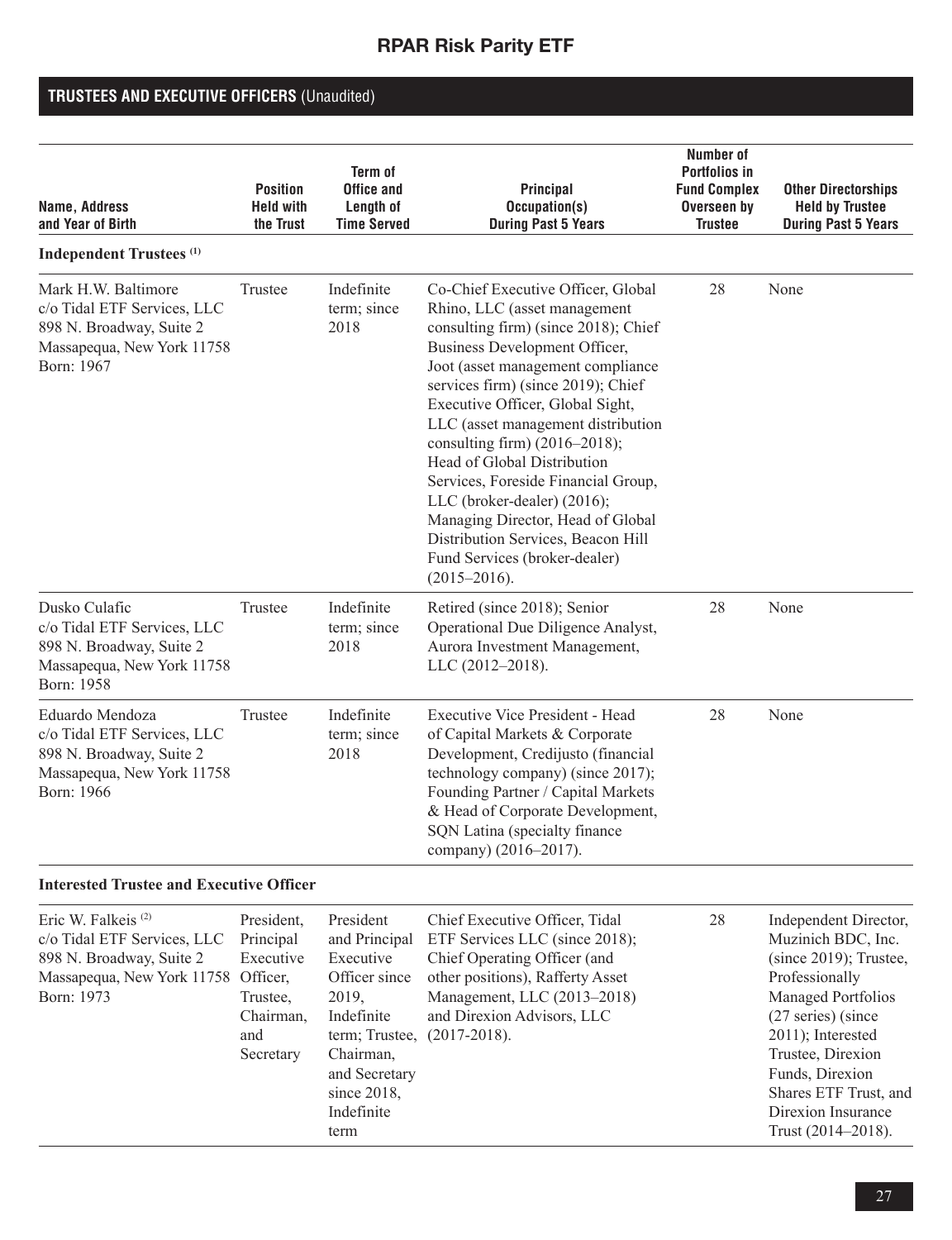### **TRUSTEES AND EXECUTIVE OFFICERS** (Unaudited) (Continued)

| Name, Address<br>and Year of Birth                                                                                                                          | <b>Position</b><br><b>Held with</b><br>the Trust                                                                                   | <b>Term of</b><br><b>Office and</b><br>Length of<br><b>Time Served</b> | <b>Principal</b><br>Occupation(s)<br><b>During Past 5 Years</b>                                                                                                                                                                                                                         | <b>Number of</b><br><b>Portfolios in</b><br><b>Fund Complex</b><br>Overseen by<br><b>Trustee</b> | <b>Other Directorships</b><br><b>Held by Trustee</b><br><b>During Past 5 Years</b> |
|-------------------------------------------------------------------------------------------------------------------------------------------------------------|------------------------------------------------------------------------------------------------------------------------------------|------------------------------------------------------------------------|-----------------------------------------------------------------------------------------------------------------------------------------------------------------------------------------------------------------------------------------------------------------------------------------|--------------------------------------------------------------------------------------------------|------------------------------------------------------------------------------------|
| <b>Executive Officers</b><br>Daniel H. Carlson<br>c/o Tidal ETF Services, LLC<br>898 N. Broadway, Suite 2<br>Massapequa, New York 11758<br>Born: 1955       | Treasurer,<br>Principal<br>Financial<br>Officer,<br>Principal<br>Accounting<br>Officer, and<br><b>AML</b><br>Compliance<br>Officer | Indefinite<br>term; since<br>2018                                      | Chief Financial Officer, Chief<br>Compliance Officer, and Managing<br>Member, Toroso Investments, LLC<br>(since 2012).                                                                                                                                                                  | <b>Not</b><br>Applicable                                                                         | Not Applicable                                                                     |
| William H. Woolverton, Esq.<br>c/o Cipperman Compliance<br>Services, LLC<br>480 E. Swedesford Road,<br>Suite 220<br>Wayne, Pennsylvania 19087<br>Born: 1951 | Chief<br>Compliance<br>Officer                                                                                                     | Indefinite<br>term; since<br>2021                                      | Senior Compliance Advisor,<br>Cipperman Compliance Services,<br>LLC (since 2020); Operating Partner,<br>Altamont Capital Partners (private<br>equity firm) (2021 to present);<br>Managing Director and Head of<br>Legal – US, Waystone (global<br>governance solutions) (2016 to 2019). | <b>Not</b><br>Applicable                                                                         | Not Applicable                                                                     |
| Cory R. Akers<br>c/o U.S. Bancorp Fund<br>Services, LLC<br>615 East Michigan Street<br>Milwaukee, Wisconsin 53202<br>Born: 1978                             | Assistant<br>Secretary                                                                                                             | Indefinite<br>term; since<br>2019                                      | Assistant Vice President, U.S.<br>Bancorp Fund Services, LLC (since<br>2006).                                                                                                                                                                                                           | <b>Not</b><br>Applicable                                                                         | Not Applicable                                                                     |

(1) All Independent Trustees of the Trust are not "interested persons" of the Trust as defined under the 1940 Act ("Independent Trustees").

<sup>(2)</sup> Mr. Falkeis is considered an "interested person" of the Trust due to his positions as President, Principal Executive Officer, Chairman and Secretary of the Trust, and Chief Executive Officer of Tidal ETF Services LLC, an affiliate of the Adviser.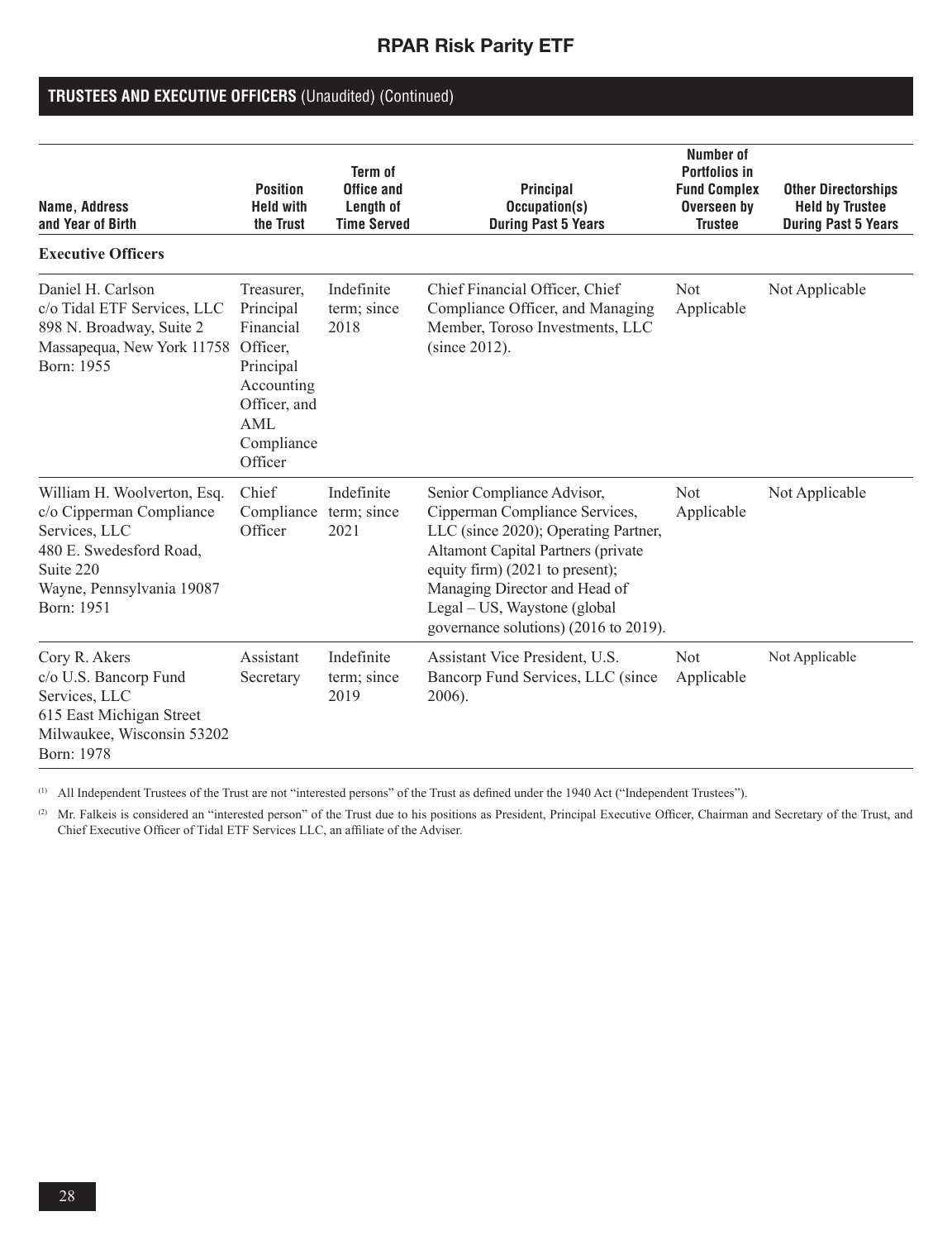### **QUALIFIED DIVIDEND INCOME/DIVIDENDS RECEIVED DEDUCTION** (Unaudited)

For the period ended November 30, 2021, certain dividends paid by the Fund may be subject to a maximum tax rate of 23.8%, as provided for by the Jobs and Growth Tax Relief Reconciliation Act of 2003 and the Tax Cuts and Jobs Act of 2017.

The percentage of dividends declared from ordinary income designated as qualified dividend income for the period ended November 30, 2021 was 58.99%.

For corporate shareholders, the percent of ordinary income distributions qualifying for the corporate dividends received deduction for the period ended November 30, 2021, was 10.41%.

The percentage of taxable ordinary income distributions that are designated as short-term capital gain distribution under Internal Revenue Section  $871(k)(2)(c)$  for the period ended November 30, 2021, was 0.00%.

### **INFORMATION ABOUT PROXY VOTING** (Unaudited)

A description of the policies and procedures that the Fund uses to determine how to vote proxies relating to portfolio securities is available upon request without charge by calling (833) 540-0039 or by accessing the Fund's website at www.rparetf.com. Furthermore, you can obtain the description on the SEC's website at www.sec.gov.

Information regarding how the Fund voted proxies relating to portfolio securities during the most recent 12-month period ended June 30 is available upon request without charge by calling (833) 540-0039 or by accessing the SEC's website at www.sec.gov.

### **INFORMATION ABOUT THE PORTFOLIO HOLDINGS** (Unaudited)

The Fund's portfolio holdings are posted on the Fund's website daily at www.rparetf.com. The Fund files its complete schedule of portfolio holdings with the SEC for its first and third fiscal quarters on Part F of Form N-PORT. The Fund's Part F of Form N-PORT is available without charge, upon request, by calling (833) 540-0039. Furthermore, you can obtain the Part F of Form N-PORT on the SEC's website at www.sec.gov.

### **FREQUENCY DISTRIBUTION OF PREMIUMS AND DISCOUNTS** (Unaudited)

Information regarding how often shares of the Fund trade on the exchange at a price above (i.e., at a premium) or below (i.e., at a discount) to its daily NAV is available, without charge, on the Fund's website at www.rparetf.com.

### **INFORMATION ABOUT THE FUND'S TRUSTEES** (Unaudited)

The Statement of Additional Information ("SAI") includes additional information about the Fund's Trustees and is available without charge, upon request, by calling (833) 540-0039. Furthermore, you can obtain the SAI on the SEC's website at www.sec.gov or the Fund's website www.rparetf.com.